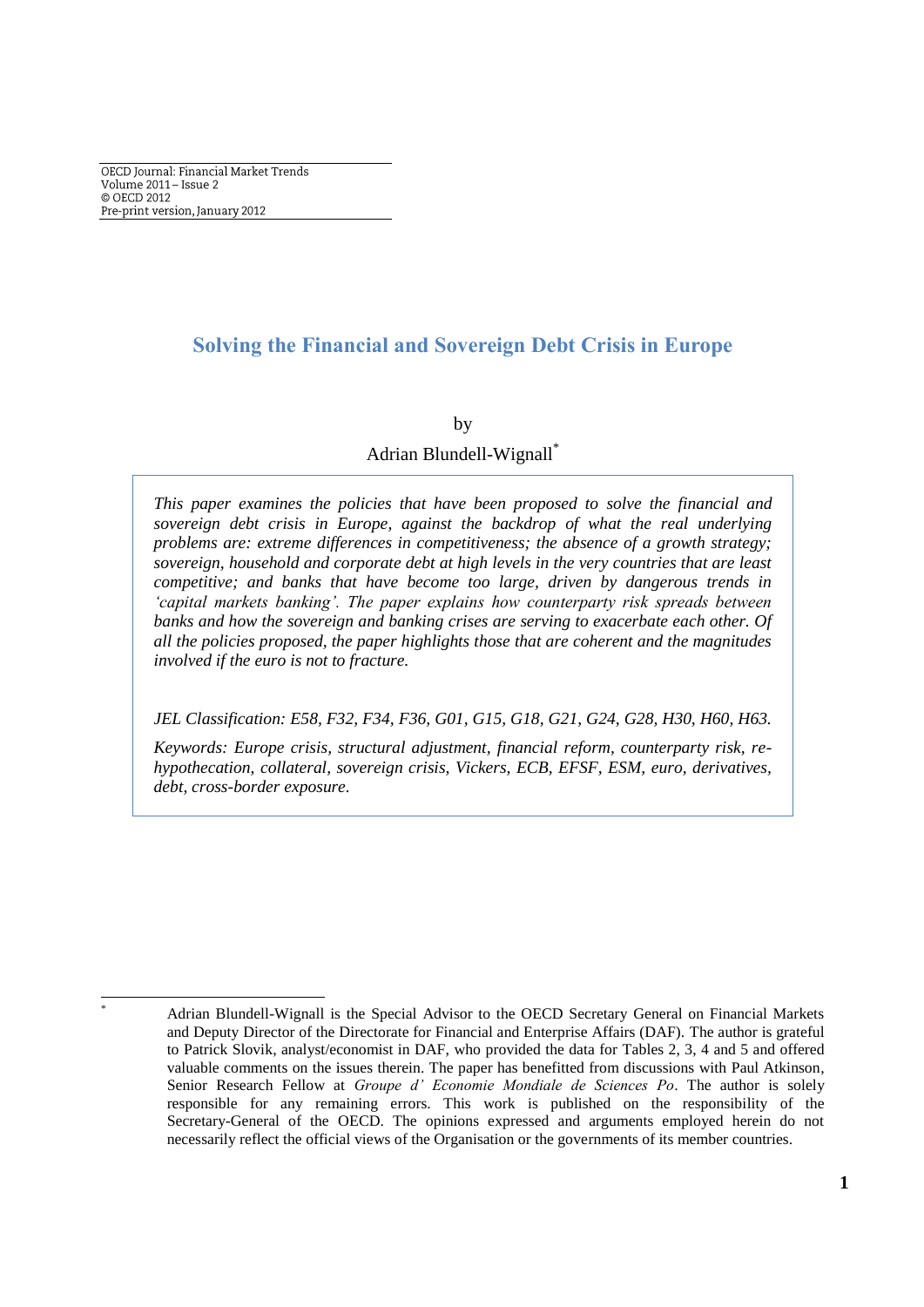## **I. Introduction and executive summary**

While the current financial crisis is global in nature, Europe has its own special brand of institutional arrangements that are being tested in the extreme and which have exacerbated the financial crisis. The monetary union is being subjected to asymmetric real shocks through external competiveness and trade. With the inability to adjust exchange rates, these pressures are forced into the labour market and unemployment. This has led some countries over past years to try to alleviate pressures with fiscal slippage. The resulting indebtedness has been exacerbated by the financial crisis and recession, and this in turn is contributing to underlying financial instability – Europe's biggest problem.

The financial system has undergone a massive transformation since the late 1990s, via deregulation and innovation. Derivatives rose from 2-1/2 times world GDP in 1998 to a quite staggering 12-times GDP on the eve of the crisis, while primary securities remained broadly stable at around 2-times GDP over this period. These divergent trends are indicative of the growth of "capital markets banking" and the re-hypothecation (repeated re-use) of the same collateral that multiplies counterparty risk throughout the banking system.

Europe mixes "traditional" and "capital markets banking", and this is interacting with the sovereign crisis in a dangerous way. The countries with large capital markets banks are heavily exposed to the sovereign debt of larger EU countries like Spain and Italy, and these securities" sharp price fluctuations affects collateral values and true mark-to-market losses. Any concern about solvency immediately transforms into a liquidity crisis. Securities dealing, prime broking and over-the-counter (OTC) derivatives are based on margin accounts and the need for quality collateral, calls for which are periodically triggered by significant price shifts. When banks cannot meet collateral calls, liquidity crises emerge and banks are not given the time to recapitalise through earnings. Small and medium-sized enterprise (SME) funding depends on banks, and deleveraging as a consequence of these pressures reinforces downward pressure on the economy.

When governments have to raise saving to stabilise debt, it is helpful if other sectors can run down savings to offset the impact on growth. However, the monetary union has resulted in high levels of debt in the household and corporate sectors in many of the countries that are in the worst competitive positions. The combination of generalised deleveraging and a banking crisis risks an even greater recessionary impact, which would begin to add private loan losses to the banking crisis – particularly troubling, as the crossborder exposure of banks in Europe to these countries is much larger for non-bank private (as opposed to sovereign) debt.

The suite of policies required to solve the crisis in Europe must be anchored to fixing the financial system, and requires a consistent growth strategy and specific solutions to the mutually reinforcing bank and sovereign debt crises. Table 1 shows the broad list of policies that have been discussed over the past two years, together with their main advantages and disadvantages.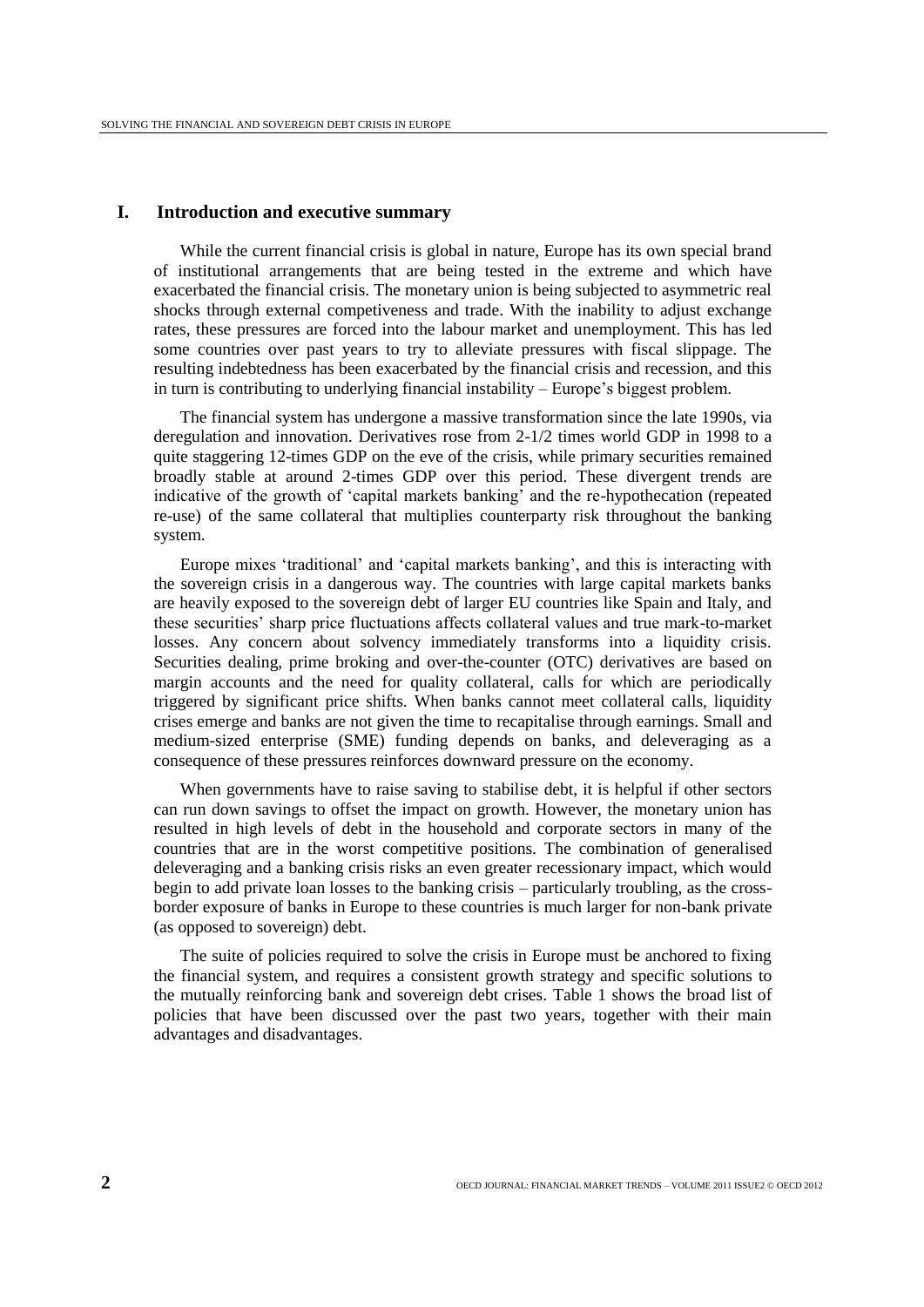|              | <b>Policy</b>                                                                                                                                                                          | <b>Advantages</b>                                                                                                                                                                                                                                                                                 | <b>Disadvantages</b>                                                                                                                                                                                                                                          |  |  |  |
|--------------|----------------------------------------------------------------------------------------------------------------------------------------------------------------------------------------|---------------------------------------------------------------------------------------------------------------------------------------------------------------------------------------------------------------------------------------------------------------------------------------------------|---------------------------------------------------------------------------------------------------------------------------------------------------------------------------------------------------------------------------------------------------------------|--|--|--|
|              | Fiscal consolidation, etc.                                                                                                                                                             |                                                                                                                                                                                                                                                                                                   |                                                                                                                                                                                                                                                               |  |  |  |
| $\mathbf{1}$ | Fiscal consolidation. Fiscal<br>compact rules for deficits and debt<br>burdens in the future.                                                                                          | Debt reduction/affordability improves.<br>Euro credibility improves.                                                                                                                                                                                                                              | Growth negatives undermines fiscal<br>adjustment. Recession=banking system<br>problems multiply.                                                                                                                                                              |  |  |  |
| 2            | Richer country transfers/debt<br>haircuts.                                                                                                                                             | Helps fund periphery. Euro viability<br>improves.                                                                                                                                                                                                                                                 | Politically difficult/wrong incentives to<br>adjust.                                                                                                                                                                                                          |  |  |  |
| 3            | Governments allowed issuing<br>Eurobonds.                                                                                                                                              | Reduces costs for problem countries.                                                                                                                                                                                                                                                              | Increases costs/lower ratings for sound<br>countries                                                                                                                                                                                                          |  |  |  |
|              | <b>ECB</b> role                                                                                                                                                                        |                                                                                                                                                                                                                                                                                                   |                                                                                                                                                                                                                                                               |  |  |  |
| 4            | Lender-of-last-resort funding<br>including LTRO operations &<br>reduced collateral requirements.                                                                                       | Provides banks with term funding $\&$<br>cash for collateral. Supports interbank<br>lending. Avoids bank failures.<br>Maintains orderly markets.                                                                                                                                                  | Encourages banks to buy 2yr sovereigns<br>to pledge as collateral for margin call,<br>etc., pressures. Greater concentration on<br>the crisis assets.                                                                                                         |  |  |  |
| 5            | Operations to put a firm lid on bond                                                                                                                                                   | Avoids debt dynamics deteriorating.                                                                                                                                                                                                                                                               | None. Liquidity can be sterised if need                                                                                                                                                                                                                       |  |  |  |
| 6            | rates, or more general QE policies.<br>Possible lender to the EFSF/ESM<br>or IMF.                                                                                                      | Supports a growth strategy.<br>See below.                                                                                                                                                                                                                                                         | be. (Is some inflation really a cost?)<br>See below.                                                                                                                                                                                                          |  |  |  |
|              | <b>EFSF/ESM</b> roles                                                                                                                                                                  |                                                                                                                                                                                                                                                                                                   |                                                                                                                                                                                                                                                               |  |  |  |
| 7            | Borrows & lends to governments.<br>Buying cheap in secondary market.<br>Invests in banks: recapitalisation.<br>Buying from the ECB holdings of<br>sovereign debt at discounted prices. | Funding/& ability to restructure debt by<br>passing on discounted prices to<br>principal cuts. Helps recapitalise banks<br>(some can't raise equity). Deals with<br>losses from restructuring. Provides an<br>ECB exit strategy. No CDS events. No<br>monetary impact if ECB funding<br>excluded. | Credit rating downgrades of the<br>governments involved. Inability to raise<br>enough funds & the overall size of funds<br>required is much higher than $€500$ bn.<br>Monetary impact if the bank<br>capitalisation part is funded by the ECB<br>(see below). |  |  |  |
|              | Policies to augment resources IF EFSF/ESM €500bn is not enough                                                                                                                         |                                                                                                                                                                                                                                                                                                   |                                                                                                                                                                                                                                                               |  |  |  |
| 8            | Bank license for EFSF/ESM plus<br>more leverage.                                                                                                                                       | More fire power to deal with banks lack<br>of capital & losses. ECB can be the<br>creditor.                                                                                                                                                                                                       | None in the short term. Longer-run<br>inflation risks. Sterilisation of ECB<br>balance sheet required.                                                                                                                                                        |  |  |  |
| 9            | EFSF capitalises an SPV (EIB<br>sponsor), or acts as a guarantor of                                                                                                                    | Increases resources via extra leverage<br>in SPV, or helps sell more bonds as                                                                                                                                                                                                                     | Limited private sector interest in<br>investing in SPV. Large                                                                                                                                                                                                 |  |  |  |
| 10           | 1st loss.<br>IMF funded by loans from the ECB.                                                                                                                                         | guarantor.<br>No pressure on European budgets. IMF<br>already a bank. Speed. Can lend for \$ or<br>$\epsilon$ funding. Conditionality/debt<br>restructuring role possible. Good credit<br>rating. No treaty change required.                                                                      | guarantees=credit rating risk. Resources.<br>Stigma. Possible monetary impact if not<br>sterilised.                                                                                                                                                           |  |  |  |
|              | 11 SWF funds attracted via lending to<br>IMF.                                                                                                                                          | No monetary impact/IMF buys euros<br>with dollars.                                                                                                                                                                                                                                                | EU credit risk shifted onto the IMF.                                                                                                                                                                                                                          |  |  |  |
|              | <b>EURO</b> fractures                                                                                                                                                                  |                                                                                                                                                                                                                                                                                                   |                                                                                                                                                                                                                                                               |  |  |  |
| 12           | Periphery countries forced to leave,<br>or large countries choose to leave.                                                                                                            | Transforms sovereign credit risk into<br>more manage able inflation risk.<br>Competitiveness channel.                                                                                                                                                                                             | Inflation rises in some countries. Legal<br>uncertainty on $\epsilon$ contracts. Other<br>countries leave/€ damaged.                                                                                                                                          |  |  |  |
|              | <b>Structural policy needs</b>                                                                                                                                                         |                                                                                                                                                                                                                                                                                                   |                                                                                                                                                                                                                                                               |  |  |  |
| 13           | Structural growth policies: labour<br>markets, product markets, pensions.                                                                                                              | Reduces the cost of fiscal consolidation<br>and improved competitiveness via<br>labour markets.                                                                                                                                                                                                   | Political difficulties & civil unrest.                                                                                                                                                                                                                        |  |  |  |
| 14           | Leverage ratio 5%, based on more<br>transparent accounting for hidden<br>losses. Separation of retail &<br>investment banking activities.                                              | Deals with 2 forms of risk: leverage &<br>contagion of domestic retail from high-<br>risk globally-priced products. Risk fully<br>priced/no TBTF. More stable SME<br>lending.                                                                                                                     | None, as the approach envisages<br>allowing time to achieve the leverage<br>ratio.                                                                                                                                                                            |  |  |  |

| Tabe 1. Alternative policies for solving the financial and sovereign debt crisis in Europe |  |  |  |  |
|--------------------------------------------------------------------------------------------|--|--|--|--|
|                                                                                            |  |  |  |  |

*Source:* OECD.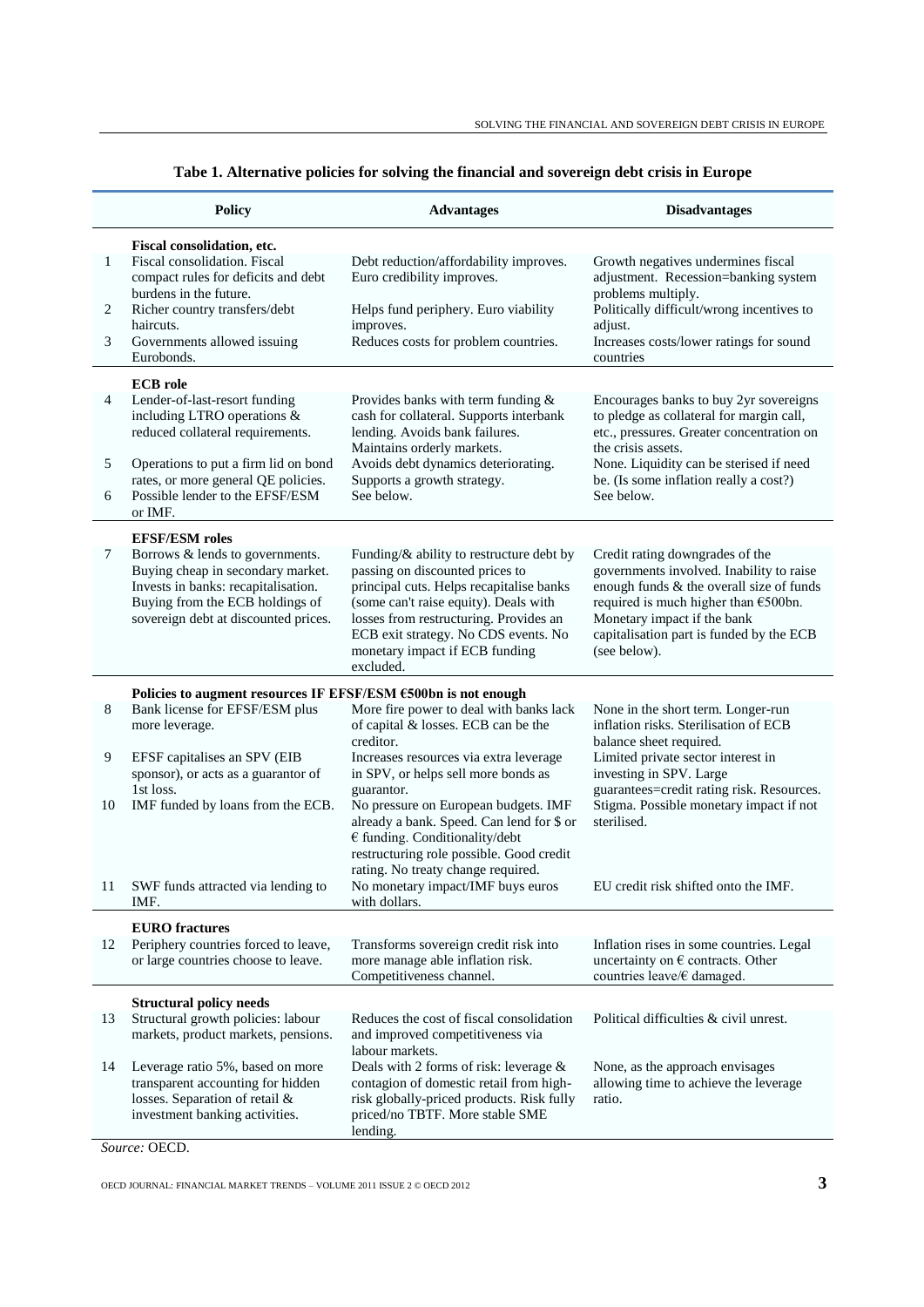Some of the above policies are emphasised in financial markets as "critical" and others, particularly those related to what needs to happen in the banking system (such as structural separation and a leverage ratio) have been recommended at the OECD early on in this crisis. 1 In some cases the costs outweigh the benefits. The list that seems to have the most coherence, if a fracturing of the euro is to be avoided, is the following:

- The ECB continues to support growth and confidence via term funding for banks and putting a lid on sovereign bond rates in key countries via its operations, including quantitative easing (QE) policy, well into the future.
- The 'Greece problem' needs to be resolved once and for all with a 50% (or larger) haircut on its sovereign debt and necessary ancillary policies, so that its chances or remaining in the euro improve.
- The OECD favours a growth strategy with a balanced approach to fiscal consolidation and the gradual achievement of longer-run "fiscal compact" rules, combined with clear structural reforms: bank restructuring and recapitalisation; labour and product market competition; and pension system reform. Without a growth strategy, the banking crisis is likely to deepen and the sovereign debt problems will worsen.
- The recapitalisation of banks needs to be based on a proper cleaning up of bank balance sheets and resolutions where necessary. This can only be achieved with transparent accounting.
- European banks are not only poorly capitalised, but also mix investment banking with traditional retail and commercial banking. Risk exposures in large, systemically important financial institutions (SIFIs) cannot be properly quantified let alone controlled. These activities have to be separated. Retail banks where depositor insurance applies should not cross-subsidise high-risk-taking businesses; and these traditional banking activities should also be relatively immune to sudden price shifts in global capital markets. Traditional banks need to be well capitalised with a leverage ratio on un-weighted assets of at least 5%. These policies will improve, not diminish, the funding of domestic SMEs on which growth depends.
- The ECB cannot lend directly to governments in primary markets and it cannot recapitalise banks: the role of the EFSF/ESM may be critical in providing a "firewall" via these functions; and it also provides an exit strategy mechanism for ECB holdings of sovereign debt on its balance sheet. The size of resources the EFSF/ESM may need for all potential roles, particularly bank recapitalisation, should not be under-estimated. This is not independent of what the ECB does, but it could be around  $\in$  1tn.
- The current EFSF/ESM resources of  $\epsilon$  500bn are not enough. Furthermore, the EFSF has not found it easy to raise funds at low yields even with guarantees. If the size is not enough, then the paid in capital and leverage ability may need to be raised and brought forward – the  $\epsilon$  500bn limit could apply to the ESM and not be consolidated with the  $\epsilon$  440bn resources of the EFSF. But if these structures as envisaged cannot raise enough funds from private investors – as seems likely – then other funding sources will need to be brought in. The only plausible mechanisms are: *(a)* a bank license to the EFSF and credit from the ECB (and increasing leverage); *(b)* the IMF is a 'bank' and the ECB could lend to them the appropriate sums; *(c)* sovereign wealth funds could be cajoled with appropriate guarantees (possibly via the IMF) to provide the funds.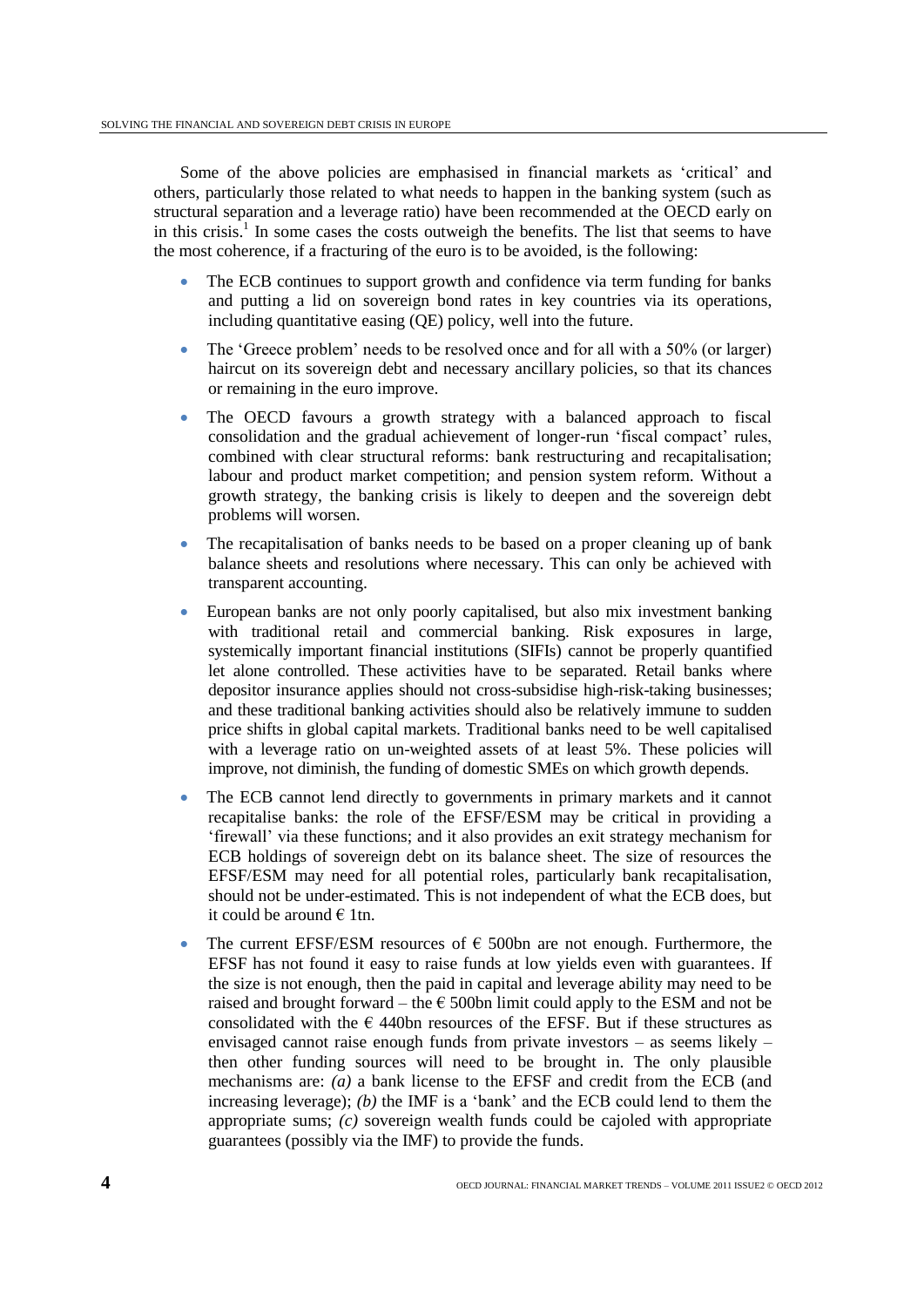These policies with a growth and structural change focus provide a chance for Europe to solve its problems without fracturing the euro. But this remains a risk. Leaving the euro permits countries to convert credit risk into inflation risk: monetisation of their debt and an exchange rate route to a growth strategy. But the cost for Europe as a whole would be large. It is to be hoped that this can be avoided.

## **II. The vulnerable banking system and the sovereign crisis**

## *1. Regulation and the two forms of bank risk*

At its core, the cause of the financial crisis has been the under-pricing of risk. Excessive risk in banking can always be traced to two basic causes: first, to too much leverage; and second – for given leverage – to increased dealing in high-risk products. Risk-weighted asset optimisation has made a nonsense of the Basel rules – the so-called Tier 1 ratio, which provides no meaningful constraint on either form of risk. By having nothing to say about the ratio of risk-weighted assets to total assets, the Basel Tier 1 rule controls very little at all.<sup>2</sup> Systemically important banks are permitted to use their own internal models and derivatives to alter the very risk characteristics of assets to which the capital weighting rules apply.<sup>3</sup> The Basel rule as constructed  $-$  and so widely supported by the banks – cannot control the two forms of risk at the same time. Following the introduction of Basel II, leverage accelerated sharply.<sup>4</sup> Now, as funding problems arise, banks are being forced to cut back leverage with negative consequences for the economy.

At the same time deregulation and financial innovation has been rapid. There has been a move away from traditional banking based on private information to a form of capital markets banking.<sup>5</sup> Before the late 1990s under Glass-Steagall, US securities' dealing was carried out via specialist firms, while in Europe this occurred as separate businesses and products within universal banks. There was a state of "*incomplete markets'* in bank credit and securities. However, in the past two decades securitisation, derivatives and repo financing has facilitated a move to "*complete markets'* in bank credit and changes in bank business models to exploit opportunities for fees and for regulatory and tax arbitrage. Investors can go long or short bank credit in the capital markets, like any other security, and the structuring of products via derivatives has opened up new opportunities for earnings growth and profitability, while repo-type products have facilitated the management of liabilities including margin call financing.

## *2. 'Complete markets' and the mixing of high-risk products into traditional banking*

This move away from traditional banking to a form of "capital markets banking" was associated with an explosion of leverage and a greater mixing of mark-to-market products with retail and traditional commercial banking assets and liabilities. Stand-alone investment banks (IBs) were subsidised by their favourable treatment under Basel II in their dealings with other banks. IBs, holding companies that owned IBs and universal banks were all direct beneficiaries of the boom in new instruments through their securities dealing, prime broking and OTC derivatives businesses as regulations became even more lax.

Far from acting to contain the risk of the proliferation of high-risk financial products, regulatory practices moved to clear the way for them.<sup>6</sup> In the US the removal of Glass-Steagall opened the way for contagion between IBs and traditional banking in this new world. In Europe it is often argued that since Glass-Steagall did not apply, and there had been no great difficulties until recent years, then there should be no problem with the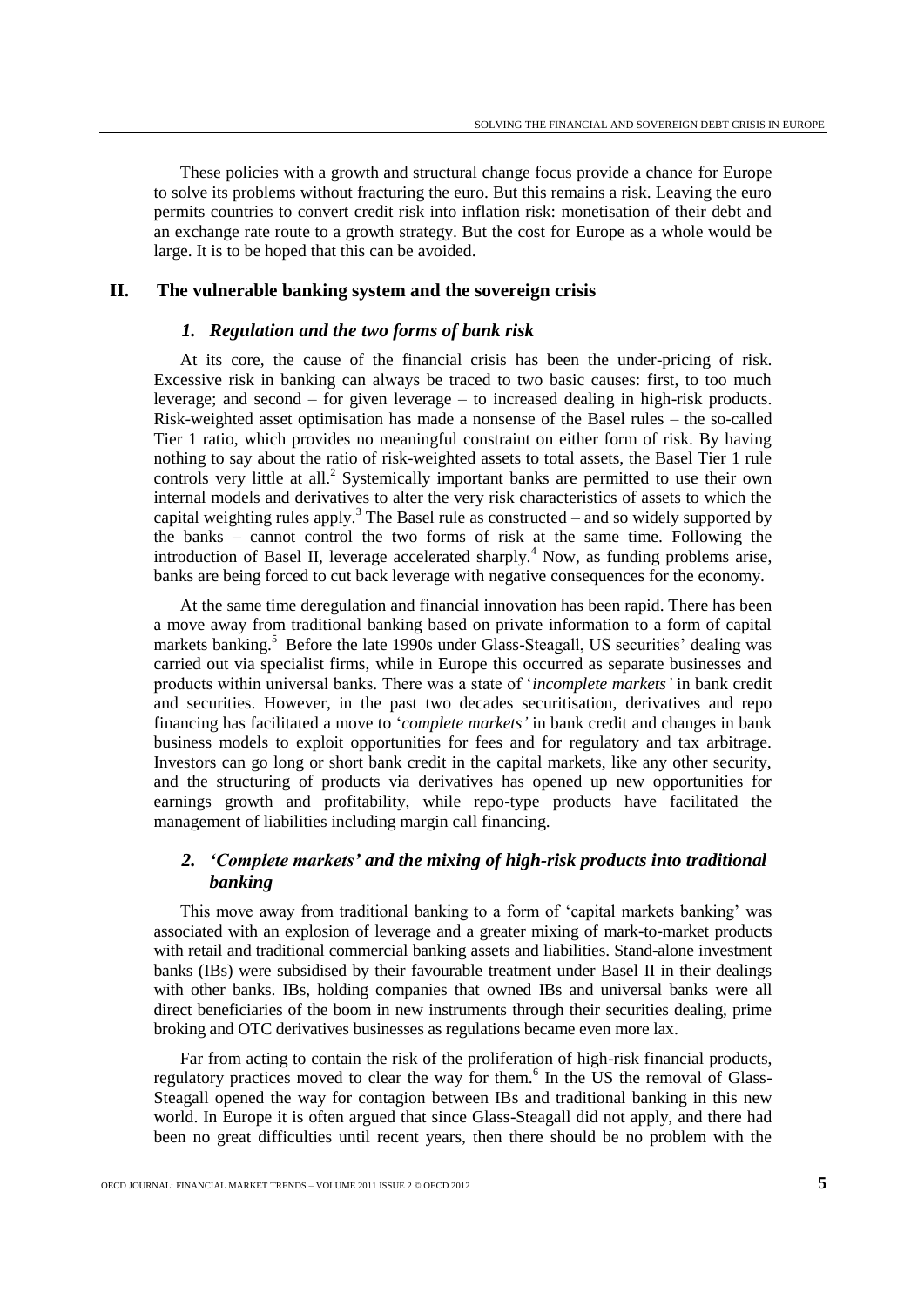universal banking model as such. This is exactly the sort of argumentation  $-$  a fallacy of hasty generalisation – that does not recognise the nature of the secular changes and the changed environment for banking. In the days of incomplete markets the universal bank model was much less dangerous and Glass-Steagall much less needed than is now the case with complete markets. Internal contagion between products booked at fair value (markto-market, where valuation changes are immediately reflected in profit-and-loss accounts) and (traditional) products booked at amortised cost is now much more material, and interconnectedness risk through derivative counterparties has risen to levels that simply did not apply a couple of decades ago.

## *3. The explosion of derivatives and counterparty risk*

Figure 1 shows primary securities and assets that essentially fund investment and growth (equities, securities and bank assets), which has grown in line with world GDP. The notional value (the correct measure of exposure in the event of extreme unexpected events) of global derivatives grew from 2½ times world GDP in 2008 to a staggering 12 times world GDP on the eve of the crisis. Derivatives do not fund real investments yet carry all the bankruptcy characteristics of debt. Banks' justification in the past for this mountain of derivatives has been that they were necessary for risk control and for innovation and productivity in the economy – yet these trends have been accompanied by the worst decade of growth in the post-War period and the biggest financial risk event since the Great Depression.

Some of this mountain of derivatives is for socially useful purposes, such as end-users hedging business risks (*e.g.* an airline hedging the cost of fuel, a pension annuity product minimising the volatility of income, etc). However, in the past decade socially less useful uses of derivatives have abounded. Notable in this respect is the use of derivatives for tax arbitrage (*e.g.* interest rate swaps to exploit different tax treatment of products). Credit default swaps (CDS) have been used extensively for regulatory arbitrage to minimise the capital banks are required to hold. How this creates bank instability has been discussed in previous OECD papers,<sup>7</sup> and some of the technical mechanics recently at work in Europe are elaborated further below.

This process has permitted leverage to rise and counterparty risk to become extreme. Important in this respect is the widening gap between derivatives and primary securities in Figure 1, keeping in mind that derivatives are based on primary securities which provide the collateral for the trades. These divergent trends are indicative of re-hypothecation (repeated re-use) of the same collateral that multiplies counterparty risk throughout the banking system.

The payouts to SIFIs from their exposure to the single counterparty AIG during the crisis were enormous. When the US government chose to settle the AIG derivative exposures to avoid a global meltdown, the amounts involved for some large European banks with respect to one single counterparty were in the vicinity of 30-40% of their equity capital – and it would have become even larger had it been allowed to go on. Nowhere does one see in any bank publication before the AIG crisis risk exposure reports approaching anything remotely like the amounts that were actually paid. Capital markets banks never have much *ex-ante* risk with their hedges and netting (as reported by their models), but they certainly can have massive *ex-post* exposures. It is precisely the fear of contagion and counterparty risk, and the funding problems to which these give rise, that are affecting bank credit default swap spreads in Europe right now.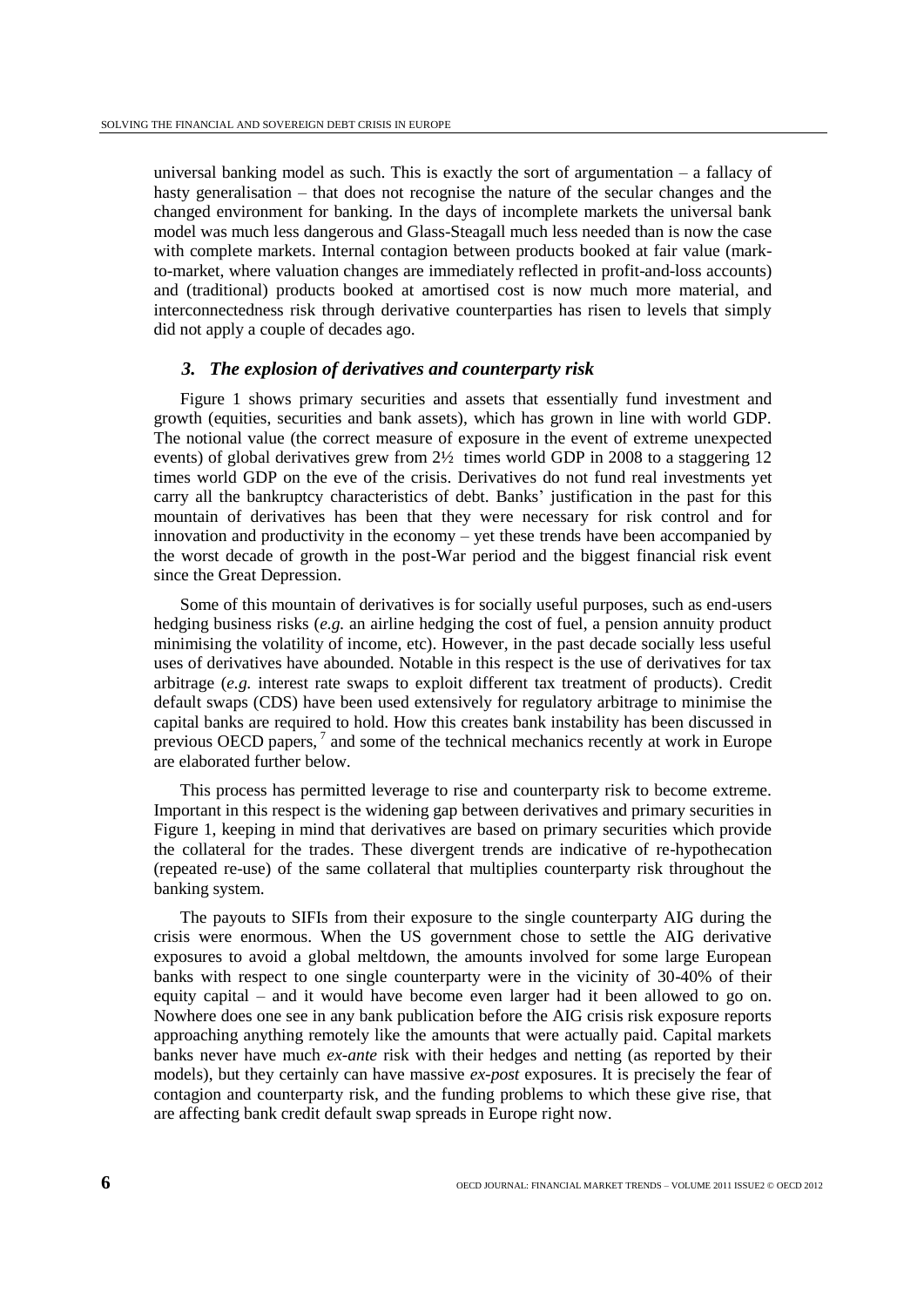

**Figure 1. Global primary securities** *versus* **OTC derivatives**

## *4. 'Capital markets banks' & the spread of interconnectedness risk*

To understand how massive losses for banks via counterparties may arise, it is important to look at what the capital markets banks actually  $d\sigma$  – as compared to the traditional banking functions. Their main operations include:

- Securities underwriting and dealing in companies, sovereigns and securitised credit products funded via repurchase agreements (repos).
- Prime broking, typically with hedge funds.
- OTC derivative transactions.

These IB activities boost leverage in the financial system and expose it to severe counterparty risk. It is for this reason that the OECD has argued from the outset of the crisis for a sensible leverage ratio  $(e, g, 20)$  and for the separation of these IB activities from traditional retail/commercial banking.

## *5. How volatility puts banks with significant IB activities and little capital at risk*

#### *Bank dealer financing via short-term repo-style transactions*

Dealer banks fund their holdings of much longer-term euro and dollar sovereigns, asset-backed securities, corporate bonds, etc. by rolling short-term repos and other credits on a daily basis – mostly backed with collateral. While creditors could keep lending in volatile periods and take possession of the collateral of the dealer bank in the event of insolvency, they are loath to do this due to the legal complexity and the risk that the sale of assets would not cover the shortfall in cash in the event that the dealer does not return it. Instead, these creditors cut off funding with the dealer who would then have to rely on central bank funding. While a liquidity shortage is observed, the fear that gives rise to this shortage in a causal sense is the potential insolvency of the dealer bank. Haircuts on

*Source:* OECD, BIS, World Federation of Stock Exchanges, Datastream.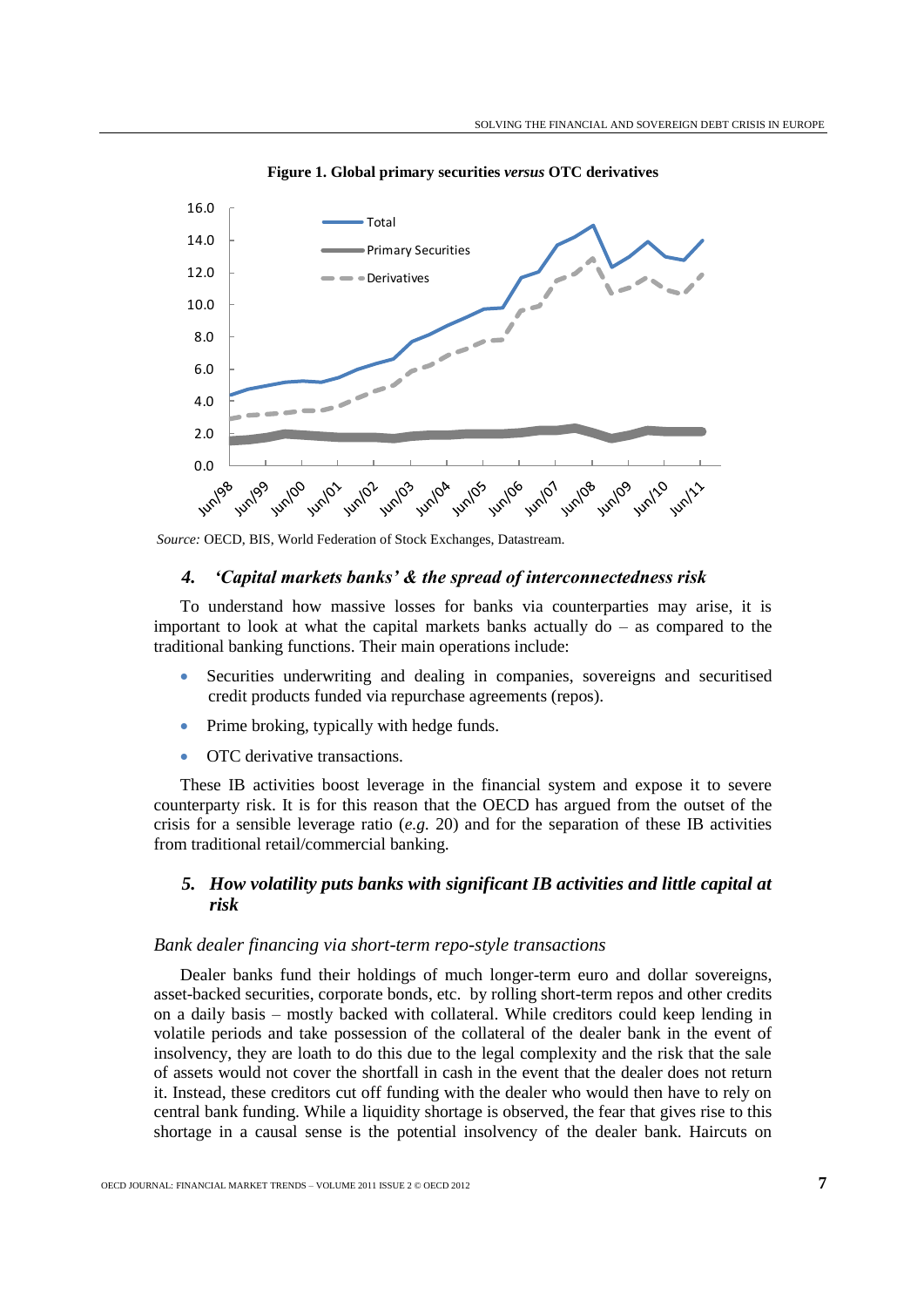collateral increase when there is uncertainty, falling confidence and volatility in collateral values. This requires more collateral and hence prompts the sale of assets by dealer banks, which itself results in falling prices and further pressure for haircuts in an unstable feedback loop. In Europe, US money market funds (MMFs) have been huge creditors to EU banks – funding more than US\$ 650bn in this way. As solvency concerns rose, they have shortened the maturity of lending and cut exposures sharply. Real money creditors have also begun to cut credit lines. It is for this reason that coordinated dollar swap arrangements have again been put in place by major central banks in September 2011 and more forcefully at the start of December 2011.

To believe that these issues are merely liquidity problems that can be smoothed away by central banks misunderstands the fundamental cause of how breakdown mechanisms come into play. They are not primarily liquidity problems that arise randomly without cause. The problem arises in the first place due to concerns about solvency of dealer banks with little capital and no balance sheet flexibility in the face of unexpected volatility. These problems will not be solved and will recur until banks have adequate capital and a structure that does not comingle these high-risk activities with traditional retail banking.

### *Prime broking*

Prime brokers deal mainly with hedge fund clients in derivatives, margin and stock lending. The prime broker keeps an inventory of securities and derivatives and provides financing for hedge funds. It may take cash from hedge fund A, hold some in reserve and lend that to hedge fund B. It may also take assets from hedge fund A, and re-hypothecate those cash or securities using them as collateral for a loan from another lender in order to lend to hedge fund A or indeed to another hedge fund. The ability to re-hypothecate a hedge-funds" assets is what makes prime brokerage accounts more profitable and enables brokers to offer securities and derivatives instantly and at efficient prices.

The mixing of this activity with retail banking – which is never a problem in normal times – can be quite disastrous in a crisis unless the hedge fund has demanded segregated accounts for its assets. In the event of a solvency concern with respect to the broker/dealer bank, the un-segregated client would find itself in the position of being an unsecured depositor (if it had not demanded segregated accounts and/or did not take protective action) and may never get its assets back. As with the repo situation, when uncertainty about solvency rises, a hedge fund client may decide to move its account to another broker/dealer bank or demand to move its assets into segregated accounts. This protective action following a solvency fear once again creates a liquidity crunch: the prime broker has to come up with the cash lent and/or the securities re-hypothecated and may not be able to do so, foreshadowing a collapse. When this arises, hedge funds often buy CDS on the dealer bank at risk in order to hedge the risk to their assets. These actions explain some of the patterns in recent bank CDS spreads.

#### *OTC derivatives*

A simple derivatives illustration is provided in Figure 2 for the CDS contract most often used for regulatory arbitrage. In this example notional protection of \$100m is bought, and a 50% recovery rate in the event of an actual default is assumed (so the maximum final value of the contract payout would be  $$50m$ .<sup>8</sup> A four-period model is used. In the first period, four successive re-evaluations of the survival in each of the subsequent periods are considered: 95%, 90%, 70% and 30%. The bottom rung shows the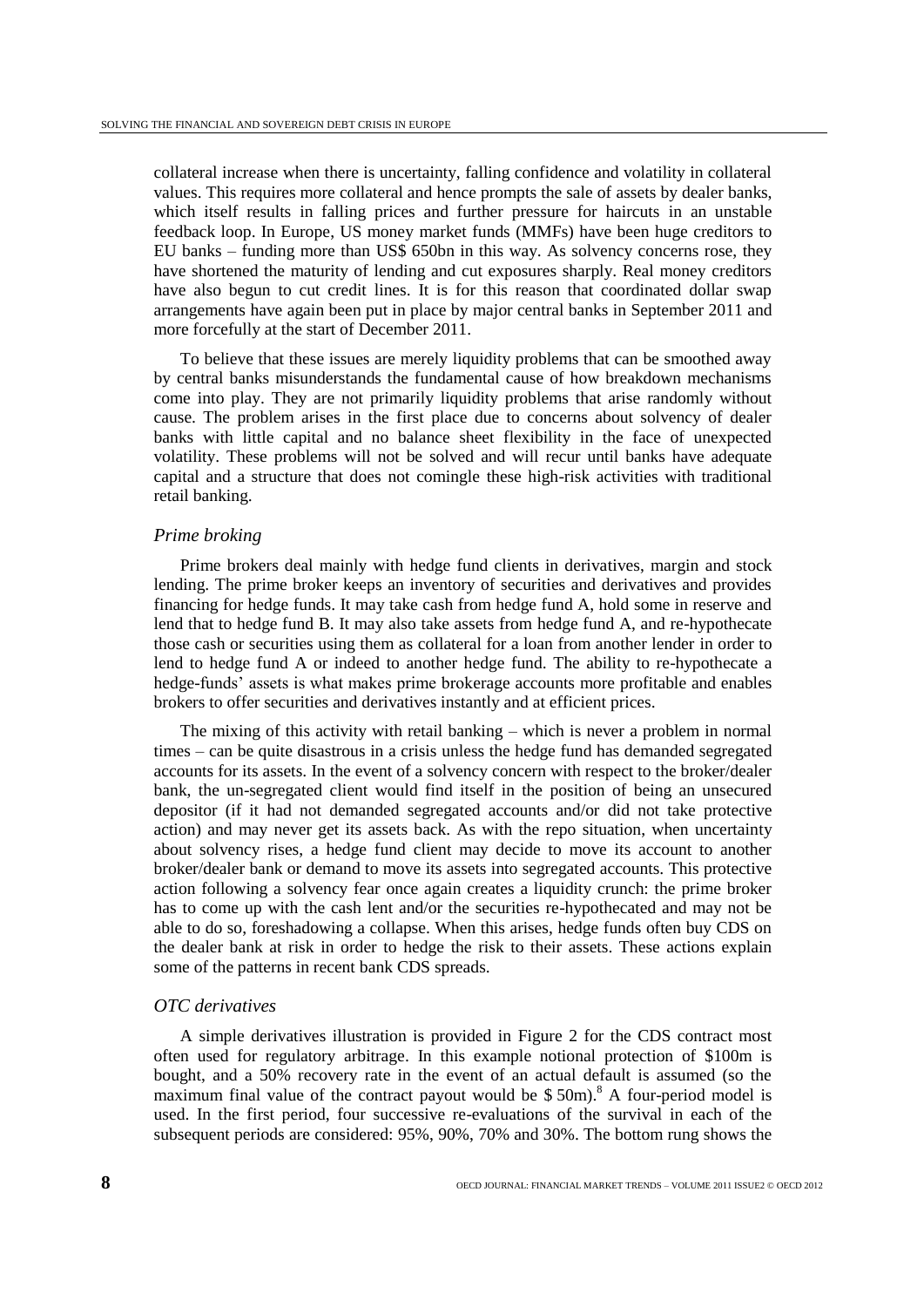value of the contract where the probability of the reference entity surviving in each of the 4 periods is 95%. So the probability of default over the life of the contract is only 19%, shown on the left-hand side, and the value of the contract is \$ 4.6m. The second rung shows a rise in the value to \$ 11.7m as the survival probabilities have fallen, resulting in a 34% probability of default over the life of the contract. This rises to \$ 33.3m for a 76% chance of default over four periods and \$ 45.2m for a 99% chance.



#### **Figure 2. Simple derivative interactions**

#### *Source:* OECD.

It is not difficult to see how a bank (or insurance company like AIG) that wrote this contract would come under scrutiny from its creditors if the probability of default of the reference entity rises in a crisis situation – the diagram begins to take on an "atomic bomb" shape for potential losses. If a bank"s counterparty fails to post collateral in such cases and perceptions of solvency problems for the dealer bank rise, other banks and intermediaries will begin to take defensive action. A dealer bank at risk to the insolvency of the writer bank can try to cover by borrowing from the at-risk dealer, or by entering into further offsetting new OTC derivative contracts with the dealer (that can be netted). However, all of these actions exacerbate the dealer"s weak cash position. The most likely defensive response of a broker/dealer bank or client exposed to a bank at risk of insolvency would be to request novation away from the bank concerned. This creates huge pressure for the bank under attack, as it has to transfer cash collateral to the new bank. This means selling assets and unwinding trades at possibly fire-sale prices. It is these very processes that lead to rapid bank failures.

More generally, for all OTC derivatives, the moment a bank does not have sufficient cash buffer of short-term securities of sufficient quality to be able to meet collateral calls it is essentially, in the absence of direct official support, going to go rapidly into a failure situation.

The risk of a sovereign default (spread widening) or the downgrading of the credit rating of a bank or sovereign will exacerbate the situation by requiring new collateral to be posted and larger haircuts to collateral to apply, thereby further increasing the cash pressure on the dealer bank. When the OTC derivatives market allows banks not to post collateral in their book squaring trades, and also permit this for favoured clients such as sovereigns and some corporations with good credit ratings, market participants have little choice but to buy CDS contracts referencing the bank or government concerned – as there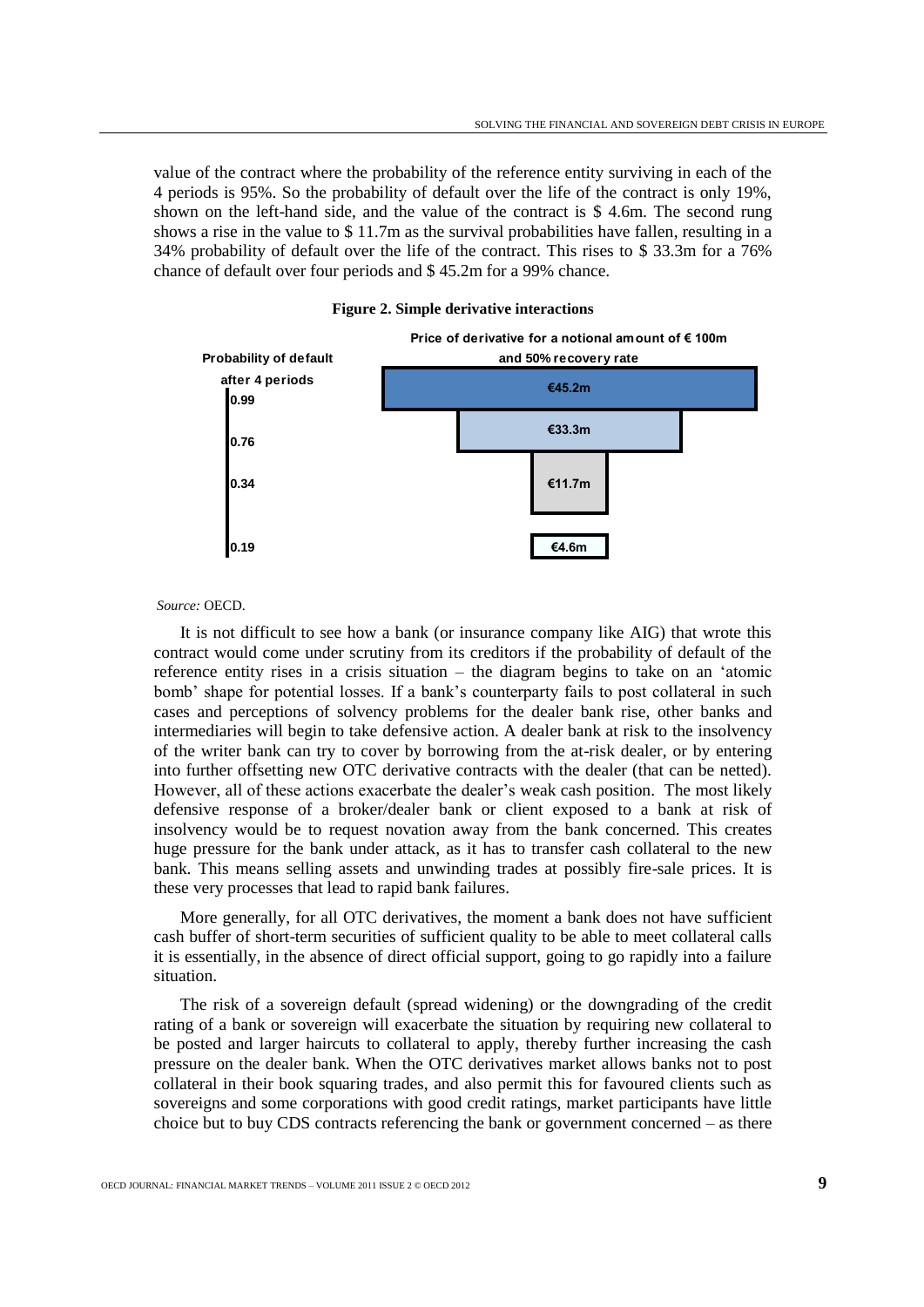is no other way to hedge a 'jump-to-default' risk situation. The bidding for such cover forces up the spread.

### *6. Sovereign and bank crisis interactions*

The interaction between bank CDS and sovereign CDS spreads can be seen in Figure 3, which shows the weighted average CDS spreads for European Sovereigns and for European banks.

They have been moving in a correlated way, showing the interaction of market concerns about the jump-to-default of sovereign risks and the impact the increased financial volatility might have on banks. Some break in the correlation occurs from late 2011 as ECB tightening policy is reversed.



#### **Figure 3. Bank** *versus* **sovereign CDS spreads**

*Sources:* OECD, Datastream.

# *7. Bank exposures to sovereign debt & interaction with collateral for derivatives*

Table 2 shows the exposure of banks of the country in the left column to the sovereign debt of Greece, Ireland, Portugal, Spain, Italy and France. The data are shown in millions of Euros and as a percentage of core Tier-1 capital.<sup>9</sup> A few observations stand out:

 For Europe as a whole, bank balance sheet exposures to the sovereign debt of the periphery countries is actually quite small: only  $\epsilon$  76bn in total for Greece, or 8% of core tier 1 capital, and much less for Ireland and Portugal. These holdings suggest very clearly that this is not a sovereign crisis spilling into banks right across Europe via direct holdings of periphery sovereign debt. The exposures outside of the "own" country are simply not big enough.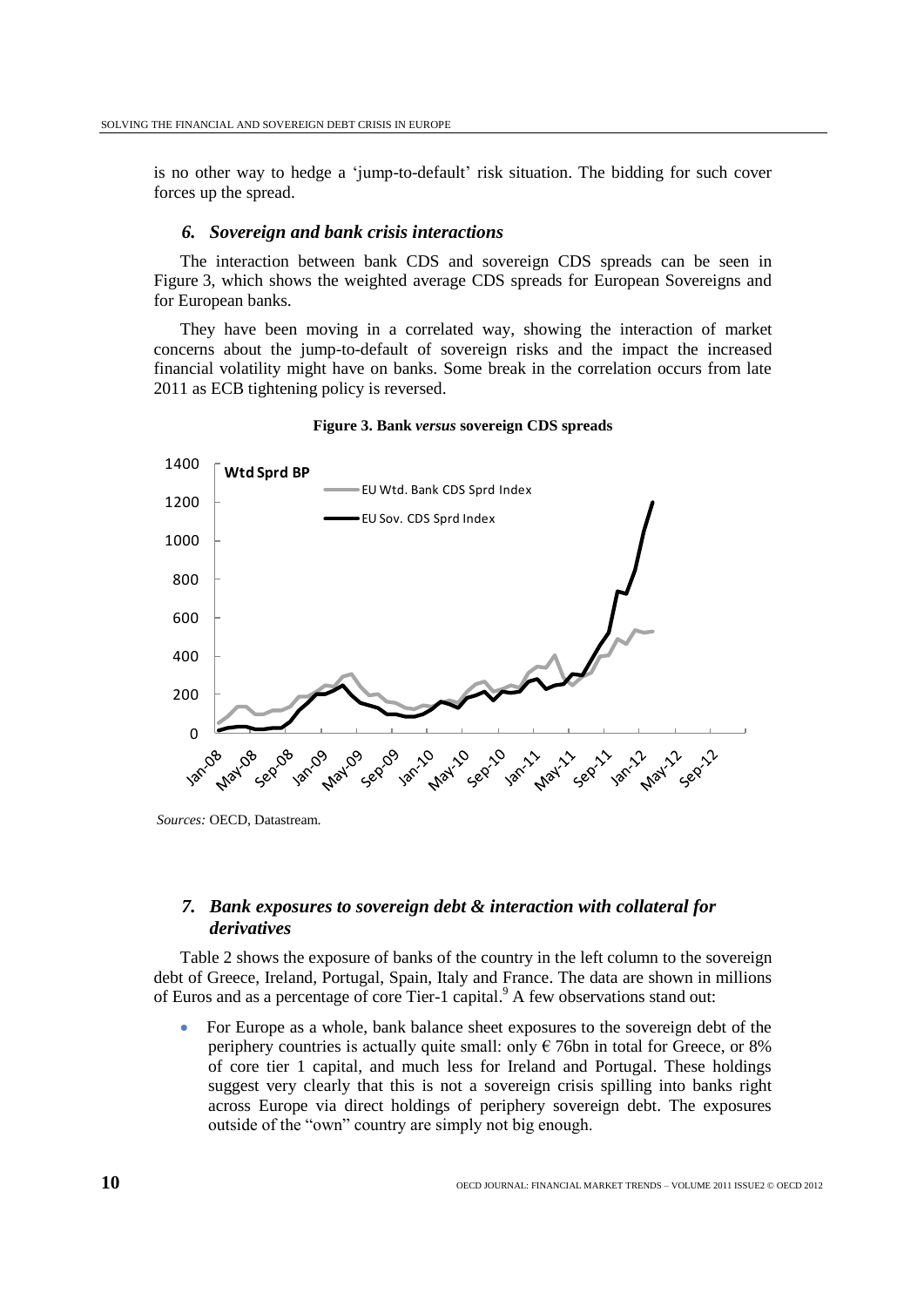### **Table 2. Bank exposures by country to the sovereign debt of six countries**

|              | Sovereign Exposure to Greece |                                        |               |  |              | Sovereign Exposure to Ireland |                             |               |  |  |  |
|--------------|------------------------------|----------------------------------------|---------------|--|--------------|-------------------------------|-----------------------------|---------------|--|--|--|
| <b>Banks</b> | Sov. Exp.€m                  | Core_Tier_1 €m                         | % Core Tier 1 |  | <b>Banks</b> |                               | Sov. Exp.€m Core_Tier_1 €m  | % Core Tier 1 |  |  |  |
| <b>GR</b>    | 48376                        | 22819                                  | 212%          |  | IE           | 12.844                        | 30.626                      | 42%           |  |  |  |
| CY           | 4,926                        | 3,804                                  | 129%          |  | СY           | 361                           | 3.804                       | 9%            |  |  |  |
| <b>BE</b>    | 4,267                        | 20.460                                 | 21%           |  | PT           | 547                           | 17,386                      | 3%            |  |  |  |
| PT           | 1,020                        | 17.386                                 | 6%            |  | ВE           | 376                           | 20.460                      | 2%            |  |  |  |
| LU           | 82                           | 1.480                                  | $6\%$         |  | <b>FI</b>    | 41                            | 4.945                       | 1%            |  |  |  |
| DE           | 6.450                        | 120.092                                | 5%            |  | <b>FR</b>    | 1.144                         | 172.357                     | 1%            |  |  |  |
| <b>FR</b>    | 7.053                        | 172.357                                | 4%            |  | <b>DE</b>    | 751                           | 120.092                     | 1%            |  |  |  |
| ΙT           | 1.459                        | 93.410                                 | 2%            |  | SI           | 9                             | 1.447                       | 1%            |  |  |  |
| Other        | 2,659                        | 558,205                                | $0\%$         |  | Other        | 1.124                         | 616.078                     | $0\%$         |  |  |  |
| Total        | 76,292                       | 1,010,014                              | 8%            |  | Total        | 17,197                        | 987,196                     | 2%            |  |  |  |
|              |                              | <b>Counsing Evenesies to Destring!</b> |               |  |              |                               | Paugusten Euseause te Posta |               |  |  |  |

In millions of euro and in per cent of Core Tier 1 capital, as of December 2011<sup>a)</sup>

| Total        | 76,292      | 1,010,014                      | 8%            | Total                        | 17,197  | 987,196                    | 2%            |  |  |
|--------------|-------------|--------------------------------|---------------|------------------------------|---------|----------------------------|---------------|--|--|
|              |             |                                |               |                              |         |                            |               |  |  |
|              |             | Sovereign Exposure to Portugal |               | Sovereign Exposure to Spain  |         |                            |               |  |  |
| <b>Banks</b> | Sov. Exp.€m | Core_Tier_1 €m                 | % Core Tier 1 | <b>Banks</b>                 |         | Sov. Exp.€m Core_Tier_1 €m | % Core Tier 1 |  |  |
| <b>PT</b>    | 22,680      | 17,386                         | 130%          | <b>ES</b>                    | 155,175 | 102,066                    | 152%          |  |  |
| BE           | 1,993       | 20,460                         | 10%           | DE                           | 16,895  | 120,092                    | 14%           |  |  |
| LU           | 143         | 1,480                          | 10%           | BE                           | 2,605   | 20,460                     | 13%           |  |  |
| DE           | 3,760       | 120,092                        | 3%            | LU                           | 173     | 1,480                      | 12%           |  |  |
| ES           | 3,177       | 102,066                        | 3%            | $\mathsf{I}\mathsf{T}$       | 3,529   | 93,410                     | 4%            |  |  |
| FR.          | 2,938       | 172,357                        | 2%            | <b>FR</b>                    | 5,610   | 172,357                    | 3%            |  |  |
| <b>NL</b>    | 659         | 73,609                         | 1%            | <b>NL</b>                    | 1,238   | 73,609                     | 2%            |  |  |
| GB           | 1,288       | 235,367                        | 1%            | GB                           | 3,371   | 235,367                    | 1%            |  |  |
| Other        | 464         | 213,752                        | 0%            | Other                        | 345     | 168,354                    | 0%            |  |  |
| Total        | 37,113      | 987,196                        | 4%            | Total                        | 188,941 | 987,196                    | 19%           |  |  |
|              |             |                                |               |                              |         |                            |               |  |  |
|              |             | Sovereign Exposure to Italy    |               | Sovereign Exposure to France |         |                            |               |  |  |
| <b>Banks</b> | Sov. Exp.€m | Core_Tier_1 €m                 | % Core Tier 1 | <b>Banks</b>                 |         | Sov. Exp.€m Core_Tier_1 €m | % Core Tier 1 |  |  |
| $\Pi$        | 150,636     | 93,410                         | 161%          | <b>FR</b>                    | 84,207  | 172,357                    | 49%           |  |  |
| LU           | 1,396       | 1,480                          | 94%           | <b>NL</b>                    | 21,683  | 73,609                     | 29%           |  |  |
| <b>BE</b>    | 17,409      | 20,460                         | 85%           | <b>SI</b>                    | 268     | 1,447                      | 19%           |  |  |
| DE           | 26,259      | 120,092                        | 22%           | CY                           | 493     | 3,804                      | 13%           |  |  |
| <b>FR</b>    | 30,775      | 172.357                        | 18%           | <b>DE</b>                    | 15,471  | 120,092                    | 13%           |  |  |
| PT           | 959         | 17,386                         | 6%            | BE                           | 2,194   | 20,460                     | 11%           |  |  |
| AT           | 1,050       | 19.402                         | 5%            | GB                           | 20,251  | 235,367                    | 9%            |  |  |
| ES           | 5,344       | 102,066                        | 5%            | <b>SE</b>                    | 2,379   | 46,290                     | 5%            |  |  |

01 120,092 22% CY 493 3,804 13%<br>
FR 30,775 172,357 18% DE 15,471 120,092 13%<br>
PT 959 17,386 6% BE 2,194 20,460 11%<br>
AT 1,050 19,402 5% GB 20,251 235,367 9%<br>
ES 5,344 102,066 5% SE 2,379 46,290 5%<br>
20ther 9,886 440,542 2% O 172,357 18% DE 15,471 120,092 13%<br>
PT 959 17,386 6% BE 2,194 20,460 11%<br>
AT 1,050 19,402 5% GB 20,251 235,367 9%<br>
ES 5,344 102,066 5% SE 2,379 46,290 5%<br>
Other 9,886 440,542 2% Other 3,190 313,769 1%<br>
Total 243,715 987,196

**Total 243,715 987,196 25% Total 150,136 987,196 15%**

a) Greek exposure to Greece is based on the August 2011 stress test (it was not updated in December).

*Source:* Bank reports, December 2011 stress test, OECD.

 Own-country banks do have very big exposures. Greece and Cyprus for example have a  $\epsilon$  53bn exposure (top left of Table 2) – a 50% haircut for Greece would require a  $\epsilon$  26bn injection to Greek and Cypriot banks, which is not a large sum for Europe, to avoid bank failures in that country.  $\epsilon$  38bn should cover the exposure of all banks in Europe to a 50% haircut in Greece. This is not the reason that bank share prices and CDS spreads reflect insolvency fears which, in turn, lead to dangerous liquidity crises.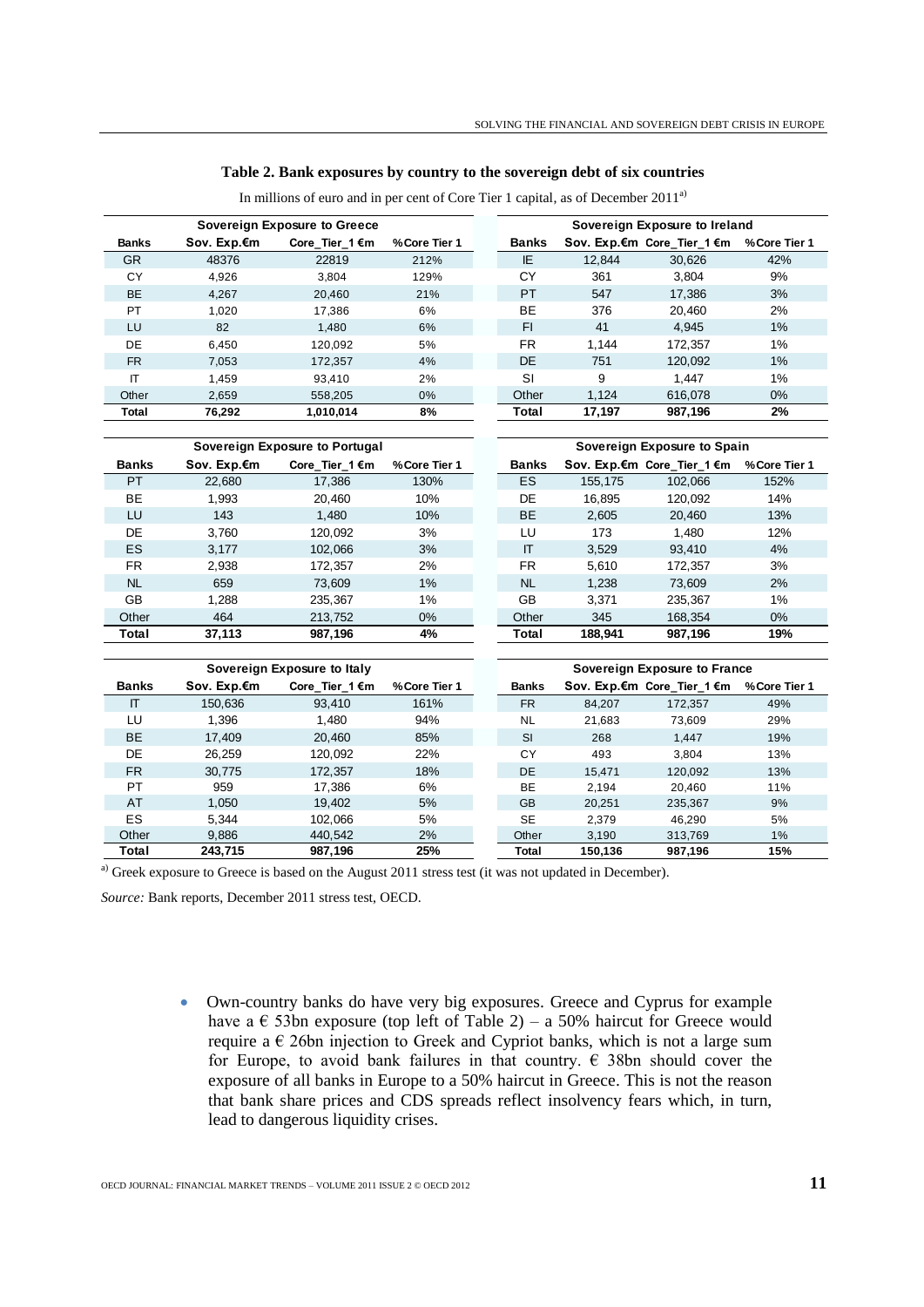The failure to quarantine the problem from larger countries is another matter. The exposure of EU banks to the sovereign debt of Spain and Italy are quite substantial at 19% and 25%, respectively, of core Tier-1 capital in Europe as a whole. Once again, the own-country exposure is very large: for Spain 152% of Tier 1 capital and for Italy 161%. The countries with big IB banks, *i.e.* Germany, Belgium, Luxemburg, Italy and France, are the most exposed to Spain and Italy. While the default of these countries is much less likely than for Greece, the failure to contain the contamination of spreads results in mark-to-market losses and it reduces the value of these securities when offered as collateral for the derivatives exposures of EU banks that mix traditional and IB activities.

## *8. Cross-border exposures to Italy, Spain and France are the problem*

Table 3 shows the foreign (cross-border) exposure of banks in the countries shown across the top row to the sovereign debt, bank debt, and non-bank private debt of some key EU countries shown in the leftmost column. The extent of banks" foreign exposure to these countries through guarantees, including CDS, is also shown. The most notable features of the table are:

- Foreign banks' cross-border exposure to the sovereign debt of Greece, Portugal and Ireland is actually quite small and essentially negligible outside of Europe. But it is large for Italy, France and Spain and heavily concentrated within European banks. This underlines why it is essential for the ECB to put a lid on rates to prevent contamination. Similar observations can be made with respect to cross-border exposures of banks to other banks (small *vis-à-vis* the periphery and large with respect to France, Italy and Spain).
- There are also very large cross-border exposures between banks and the non-bank private sector in Europe. As parts of Europe enter into recession in 2012 the extent of cross-border losses from these sources will rise, and may present a new leg to the crisis. If the recession is bigger than expected the contagion from such losses could be large.
- One surprising feature of the table is the interconnectedness of US banks to Europe in the case of CDS derivatives (for all sectors). Cross-border guarantees extended including CDS to securities of the six countries on the left are large (US\$ 1.2tn), with US\$ 344bn from EU banks and a much higher US\$ 865bn from US banks (US\$ 347bn to France, US\$ 238bn to Italy and US\$ 149bn to Spain). This diversification of risk makes sense for Europe, but it underlines how the EU crisis could quickly return to the United States in the event of insolvencies within Europe.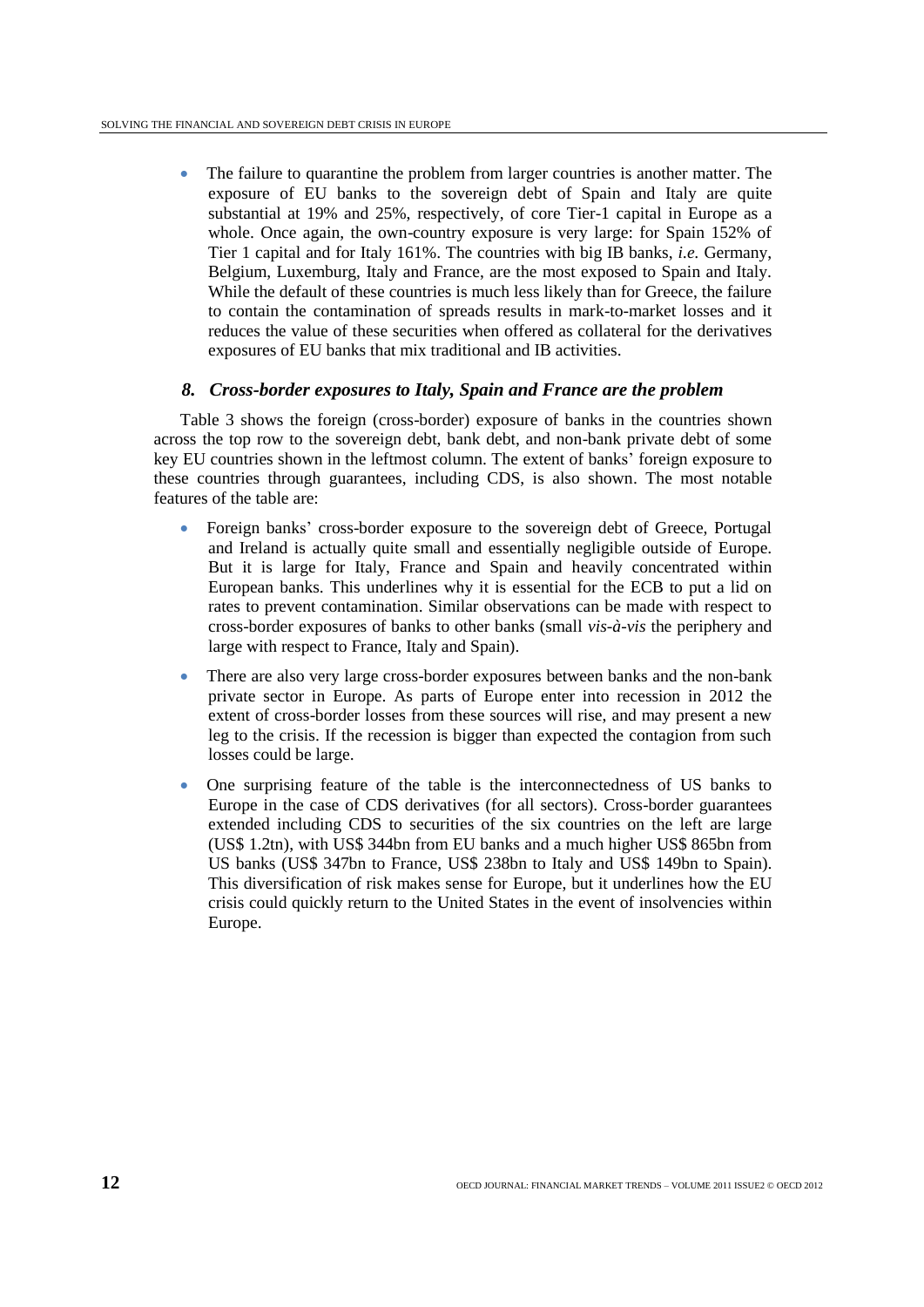| AII<br>Of which                                                                         |              |
|-----------------------------------------------------------------------------------------|--------------|
| Countries European German<br>French<br><b>Spanish</b><br><b>Italian</b><br>Non-EU       | <b>US</b>    |
| <b>Banks</b><br><b>Banks</b><br>banks<br>banks<br>banks<br><b>banks</b><br><b>Banks</b> | <b>banks</b> |
| Greece                                                                                  |              |
| 10,686<br>462<br>2,449<br>39,027<br>36,578<br>12,411<br>1,871<br>Sovereign              | 2,321        |
| <b>Banks</b><br>28<br>2,996<br>9,692<br>6,696<br>1,842<br>1,583<br>191                  | 2,487        |
| Non bank priv.<br>82,307<br>77,439<br>7,119<br>43,470<br>665<br>4,868<br>1,666          | 3,547        |
| Guarantees incl. CDS<br>48,580<br>10,057<br>3,106<br>4,411<br>27<br>355<br>38,523       | 38,460       |
| Portugal                                                                                |              |
| Sovereign<br>32,106<br>29,896<br>8,978<br>6,153<br>7,138<br>509<br>2,210                | 1,144        |
| <b>Banks</b><br>36,306<br>33,609<br>12,554<br>6,170<br>5,050<br>1,867<br>2,697          | 2,250        |
| 14,320<br>76,295<br>1,556<br>2,891<br>Non bank priv.<br>136,036<br>133,145<br>13,339    | 1,856        |
| Guarantees incl. CDS<br>489<br>72,838<br>25,778<br>15,628<br>5,883<br>1,076<br>47,060   | 46,891       |
| <b>Ireland</b>                                                                          |              |
| 16,753<br>13,522<br>3,470<br>2,896<br>163<br>584<br>3,231<br>Sovereign                  | 1,898        |
| 63,202<br>9,841<br>14,864<br><b>Banks</b><br>78,066<br>21,532<br>1,174<br>4,402         | 11,730       |
| Non bank priv.<br>371,154<br>302,268<br>19,278<br>68,886<br>85,507<br>7,874<br>9,857    | 39,960       |
| Guarantees incl. CDS<br>560<br>89,935<br>41,869<br>14,852<br>18,453<br>3,120<br>48,066  | 46,062       |
| <b>France</b>                                                                           |              |
| 2,420<br>81,648<br>254,979<br>173,331<br>31,373<br>6,610<br>Sovereign<br>ä,             | 24,927       |
| <b>Banks</b><br>30,322<br>701,894<br>456,894<br>116,084<br>10,906<br>245,000<br>ä,      | 191,557      |
| Non bank priv.<br>394,583<br>290,961<br>75,828<br>15,271<br>17,821<br>103,622<br>÷,     | 55,196       |
| Guarantees incl. CDS<br>477,036<br>120,999<br>35,166<br>3,550<br>5,349<br>356,037<br>÷, | 347,166      |
| <b>Spain</b>                                                                            |              |
| 106,581<br>86,523<br>30,492<br>6,394<br>20,058<br>Sovereign<br>29,454                   | 7,633        |
| <b>Banks</b><br>227,536<br>192,471<br>69,144<br>38,616<br>6,722<br>35,065<br>÷,         | 28,375       |
| 407,573<br>43,604<br>Non bank priv.<br>363,969<br>78,867<br>81,784<br>16,860<br>÷,      | 30,765       |
| Guarantees inl. CDS<br>206,379<br>56,701<br>34,757<br>8,273<br>2,314<br>149,678<br>ä,   | 148,848      |
| <b>Italy</b>                                                                            |              |
| Sovereign<br>237,322<br>47,624<br>51,410<br>288,732<br>106,764<br>11,173<br>÷           | 12,891       |
| <b>Banks</b><br>25,382<br>164,087<br>138,705<br>48,338<br>44,657<br>4,240<br>L,         | 19,110       |
| 485,218<br>460,433<br>24,785<br>Non bank priv.<br>65,795<br>264,952<br>24,351<br>L,     | 14,898       |
| Guarantees incl. CDS<br>329,403<br>89,001<br>47,045<br>23,367<br>7,092<br>240,402<br>L, | 237,581      |
| Totals for above 6 countries                                                            |              |
| Sovereign<br>738,178<br>577,172<br>133,310<br>161,006                                   | 50,814       |
| <b>Banks</b><br>1,207,889<br>884,881<br>267,652<br>323,008                              | 253,022      |
| Non bank priv.<br>1,794,564 1,550,776<br>320,317<br>243,788                             | 142,675      |
| 1,224,171<br>150,554<br>Guarantees incl. CDS<br>344.405<br>879,766                      | 865,008      |

# **Table 3. Cross-border exposures of banks** In millions of US dollar, 2001H1

*Source:* BIS, OECD.

# **III. Dealing with the sovereign/financial crisis in Europe**

# *1. The growth problem*

While the current financial crisis is global in nature, Europe has its own special brand of institutional arrangements that are being tested in the extreme and have exacerbated the financial crisis: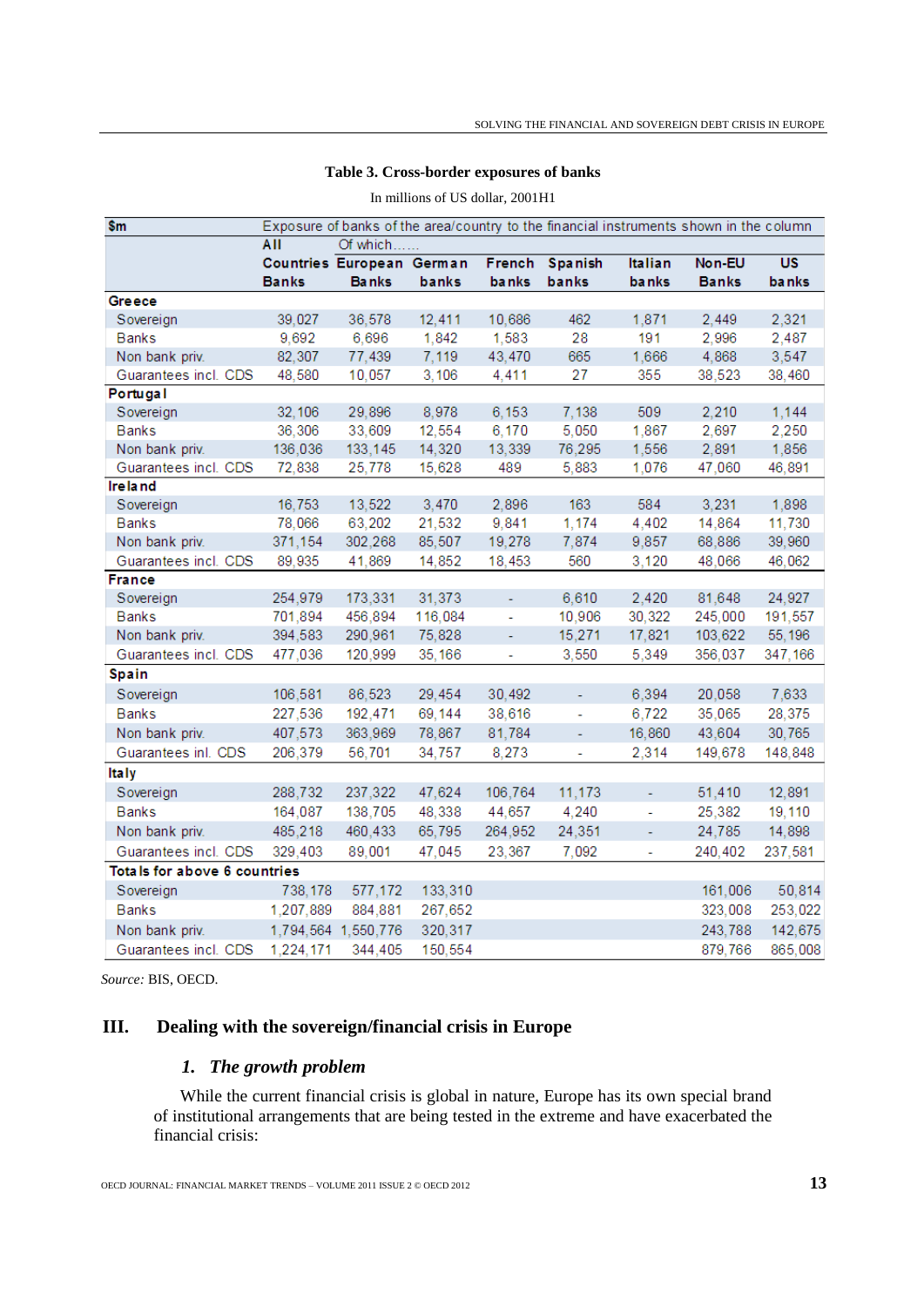- The euro area consists of a monetary union amongst 17 countries with very different structures that are being subject to asymmetric real shocks – most notably via external competitiveness and trade. <sup>10</sup> German unit labour costs are thought to be 25% more competitive than those of Greece and some 33% more competitive than Italy"s. At the same time, the industrial development of China and the emerging world more generally constitutes a massive global real shock affecting commodity prices and the demand for higher technology investment goods. Northern Europe is generally more vertically integrated into the emerging markets through its high-technology investment goods focus than is southern Europe that is subject to greater competition in manufactured consumer goods.
- In the absence of exchange rate flexibility, these pressures are forced into the labour markets and (as these are not flexible enough) to unemployment. Europe does not have a single fiscal authority, and governments have tried to avoid these social pressures by allowing differential fiscal imbalances to emerge. These imbalances have been exacerbated by the financial crisis and recession and these, in turn, contribute to the financial instability.
- The EU financial system mixes traditional and capital markets banking and this is interacting with the sovereign crisis in a dangerous way. Securities dealing, prime broking and OTC derivatives are based on margin accounts and the need for collateral, which is being undermined by significant mark-to-market price shifts. When banks are unable to meet collateral calls liquidity crises emerge and banks are not given the time to recapitalise through the earnings benefits of low interest rates and a positive yield spread. SME funding depends on banks, and deleveraging as a consequence of the above pressures is reinforcing the downward pressure on the economy.

The basic problem can be seen in Figure 4, which shows the familiar internal and external balance lines, in the real exchange rate domestic absorption space (drawn for existing levels of debt, bank, industrial and trade structures, etc.).



## **Figure 4. Policy problems in Europe**

*Source:* OECD.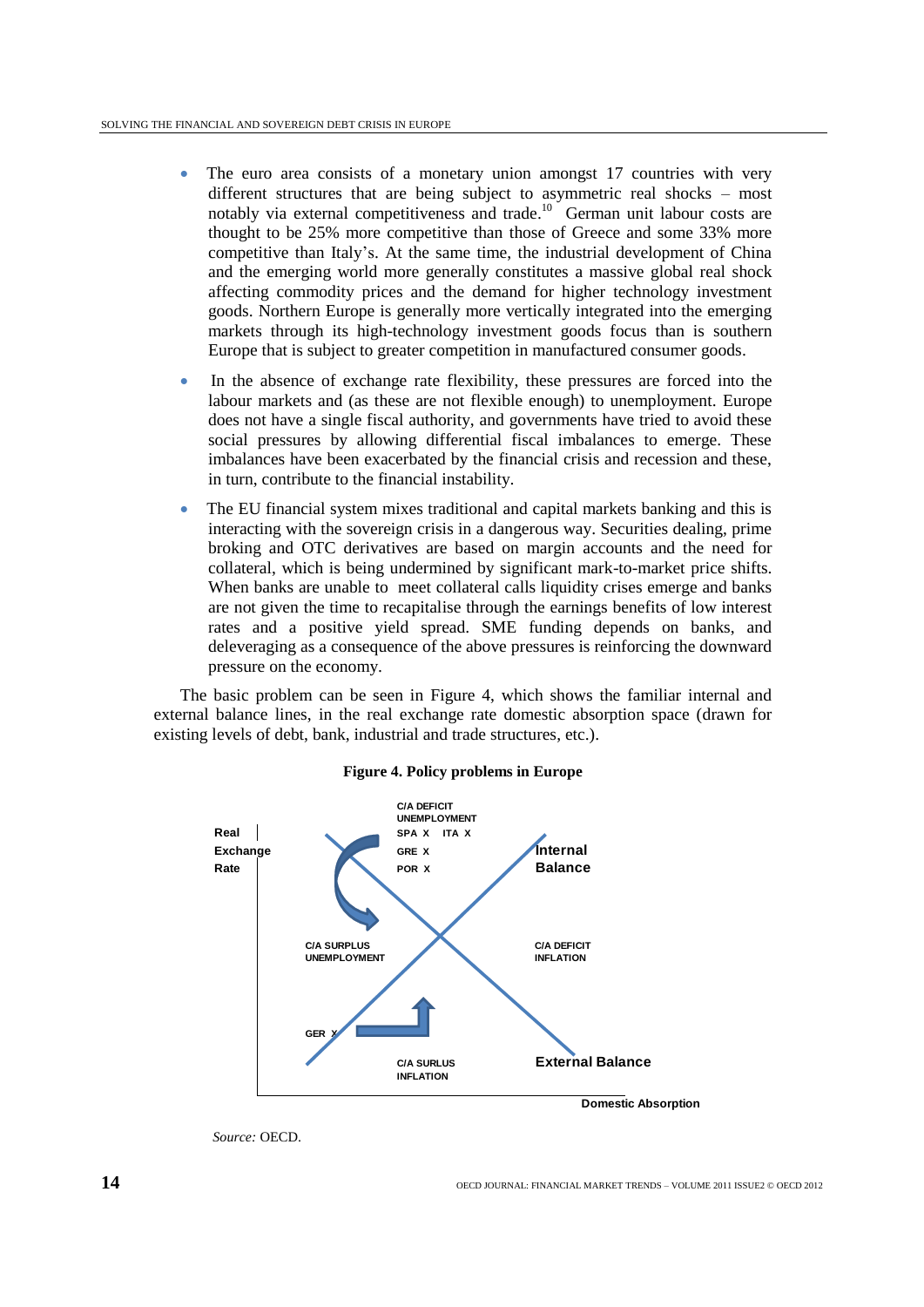Germany possibly lies closer to internal balance and has a large trade surplus related to very strong competitiveness compared to periphery countries that are uncompetitive and have high unemployment. This is the difficult problem of adjustment in a monetary union. Domestic absorption is much too weak due to fiscal consolidation policies and banking system deleveraging. At the same time the real exchange rate is too high and is difficult to adjust downwards, without separate nominal exchange rate adjustment. Periphery countries are being forced via fiscal consolidation to move left, further away from internal balance and slowly downwards as wages adjust, towards external balance. Structural policies will help to reduce these high costs, but this takes time and is politically difficult. It is difficult for Germany to help, as its trade surplus has a global orientation and it has a strong aversion to moving right into the domestic inflation zone (which would only help some European countries at the margin anyway).

## *2. The risk of more general deleveraging and further banking problems*

Table 4 shows sovereign, corporate and household debt levels as a share of GDP for selected OECD countries. Sovereign debt built up quickly in Greece, Ireland and Portugal during the crisis and is projected to go much higher in the absence of fiscal consolidation policy to stabilise it. Greek government debt for example is expected to stabilise at over 170% of GDP if current policy commitments are followed and growth is not undermined by these measures. Thus far, however, these stabilisation efforts are leading to falling GDP. In the absence of growth, the deficits are hard to reverse.<sup>11</sup> Italy already had high sovereign debt, but its budget deficit is fortunately relatively small. Other countries have to consolidate fiscal policy too, so contraction is synchronised.

| 2010     | Government | Household | Corporate | <b>TOTAL</b> |
|----------|------------|-----------|-----------|--------------|
| USA      | 93.6       | 92.1      | 49.1      | 234.8        |
|          |            |           |           |              |
| Germany  | 87.0       | 61.6      | 66.5      | 215.1        |
| France   | 94.1       | 55.1      | 104.7     | 253.9        |
| Italy    | 126.8      | 45.0      | 81.4      | 253.2        |
| Spain    | 66.1       | 85.7      | 141.6     | 293.5        |
| UK       | 82.2       | 99.5      | 112.2     | 293.9        |
|          |            |           |           |              |
| Greece   | 147.3      | 60.0      | 62.6      | 269.9        |
| Portugal | 103.1      | 95.4      | 152.9     | 351.3        |
| Ireland  | 102.4      | 118.9     | 222.5     | 443.7        |

**Table 4. Sovereign, household and corporate debt**

In per cent of GDP, end-2010

*Note*: Debt figures focus on loans and securities and ignore equity liabilities, trade credit etc. In the case of Ireland, a financial centre, the figures for corporate debt may be exterm the class of fictuation, a finality centre, the figures for corporate debt may be misleading in terms of pressure on the domestic economy. Household debt are loans only. Level in the case of Ireland, and securities and ignore equipment ang in terms or pressure on the domestic economy. Household are

*Sources:* US Federal Reserve, Eurostat, Datastream.

When such generalised increases in government saving are required, it is helpful if other sectors can reduce their saving and spend. However, household debt is very high in Spain, the UK, Portugal and Ireland. Corporate debt is very high in France, Italy, Spain the UK and Portugal. It is unlikely that these sectors will be able to support the economy to the extent required. This raises risks of recession and loss issues extending from the sovereign bond sector to other instruments – private loans, securities and guarantees.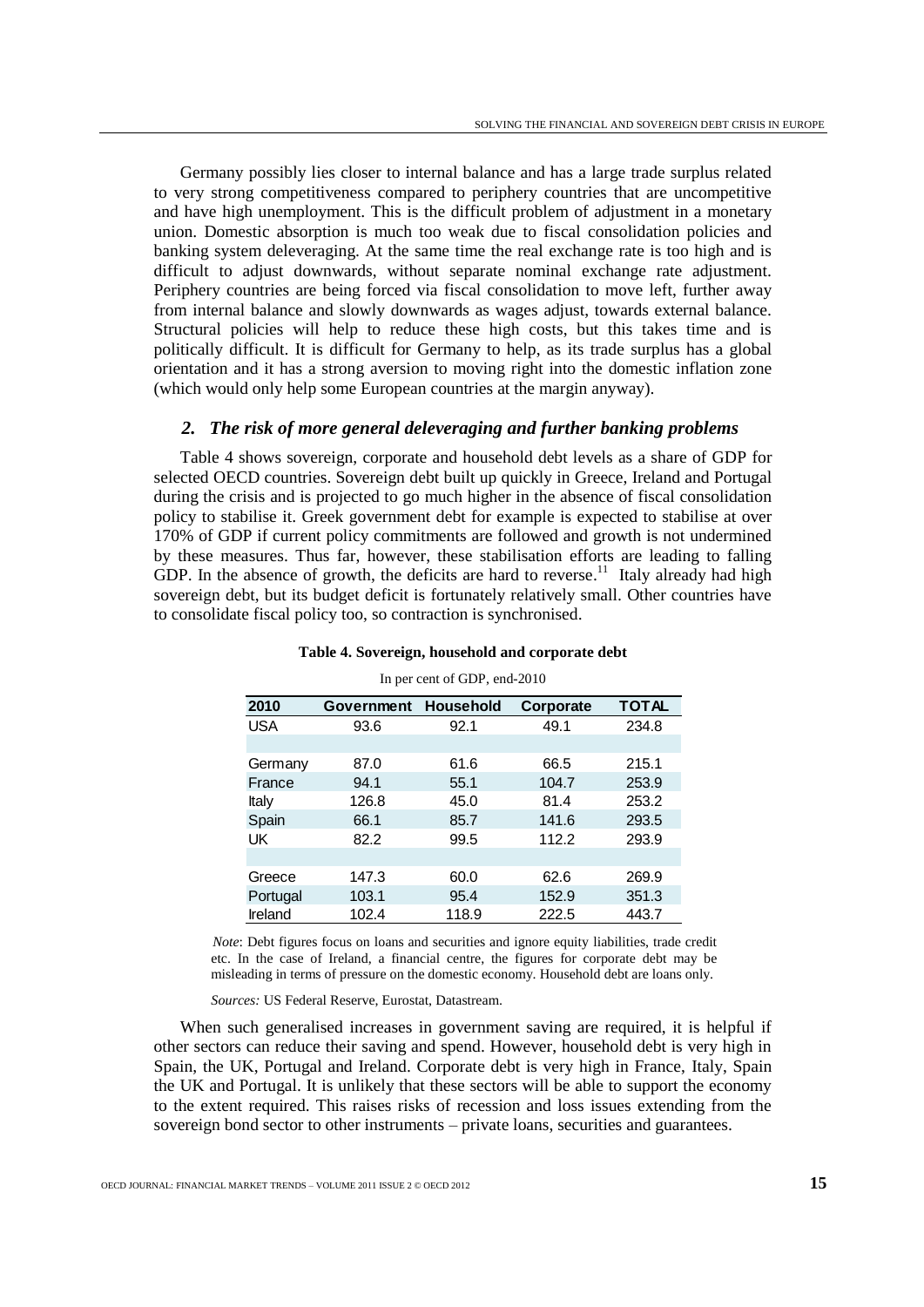### *3. A fracturing of the euro?*

If a workable solution to these problems cannot found and enunciated to the market, the general trend of reducing exposure to Europe will continue and expectations of a fracturing of the euro will continue to rise, as central banks in Europe become less keen to facilitate cross-border transactions.<sup>12</sup> Fund managers, hedge funds and other investors have already been seeking legal advice on the implications of different scenarios for such a fracturing (large countries leave *versus* small countries leaving).

In general, markets never like credit risk and default and prefer to deal with inflation risk that can be hedged. Leaving the euro would essentially convert credit risk on sovereign bonds to inflation risk. Governments can monetise their debt, and depreciation occurs to the extent required to attract investors. Provided the indexation link to wages can be broken competitiveness improves, providing a plausible growth strategy.

The difficulty and sometimes inability of some EU counties to borrow for fear of default has led to illiquid sovereign markets and severe moves in spreads – with default probabilities being built into bond rates in the absence of monetisation and currency adjustment mechanisms. These spreads are shown for the decade before the Euro was introduced alongside the period since 1999 in Figure 5. The convergence of bond yields in the expectation that fiscal rules would be followed and that monetary union meant equal credit risk is quite striking. In the last two years the spreads have reverted to pre-euro patterns (other than Greece which has moved outside the scale), reflecting differential credit risks and/or market expectations of the chance of the euro fracturing.<sup>13</sup>





*Sources:* Datastream, OECD.

Countries could borrow readily at similar spreads and higher interest rates before the euro was introduced but while fixed exchange rates under EMU were in place. Debt levels were lower for most countries and there was no banking crisis in the 1990s. Banks were not deleveraging in a difficult funding environment and could buy the bonds that were not perceived of as likely to default.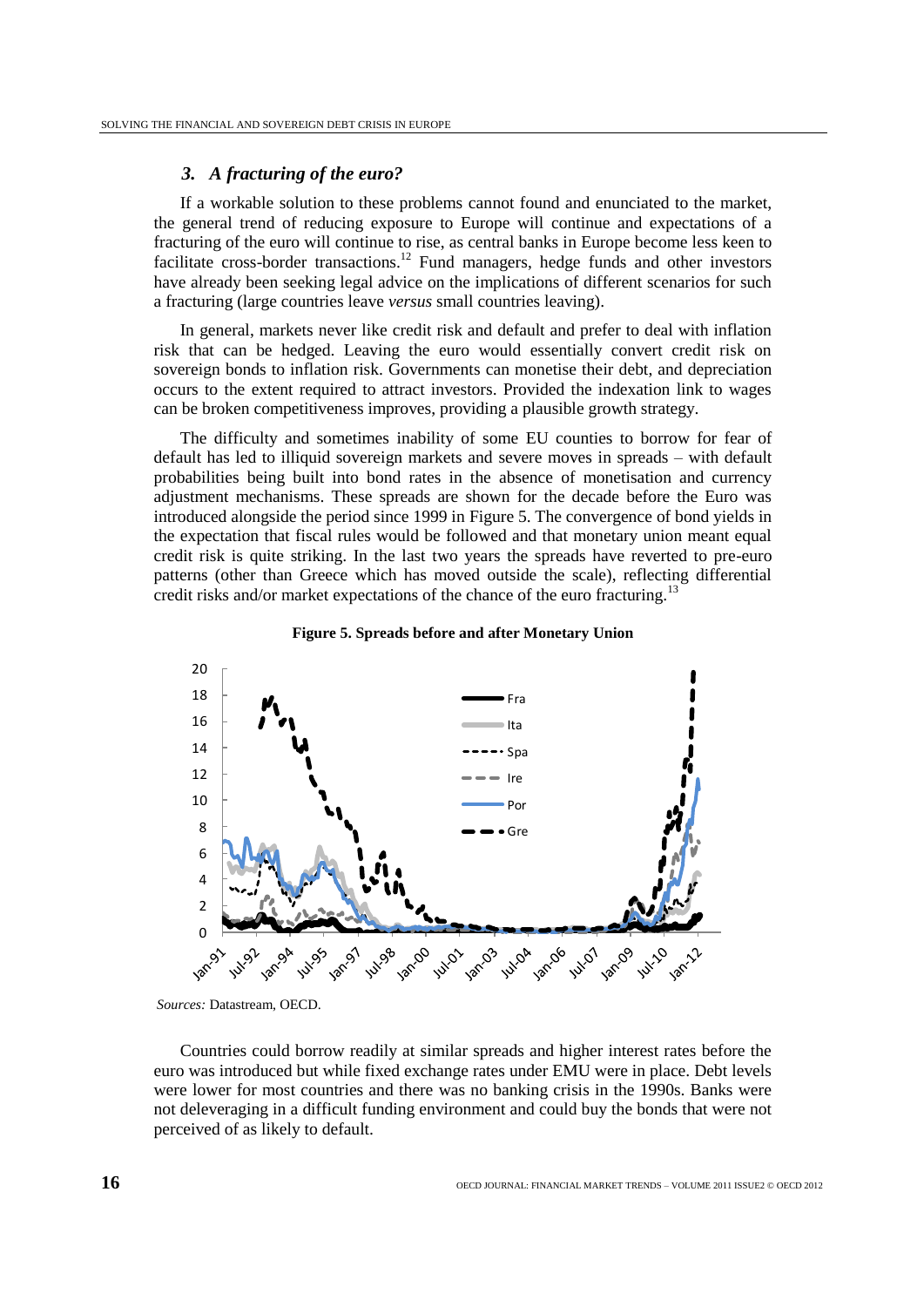## *4. Policy requirements*

What makes the situation in Europe so difficult to deal with is that there are conflicts in policy objectives and all of the main players have very different agendas. At the same time, there are major structural reforms required to solve longer-run issues as well as near-term critical issues that could lead to rapid financial collapse. Any plan for Europe that is to avoid a fracturing of the euro must recognise:

- That this is primarily a banking crisis that is interacting with the sovereign debt sustainability issues. Both crises must be solved simultaneously, or neither will be solved.
- That inflation concerns are not the main risk now on the contrary: financial markets imply that the principle risk is deflation (the reason why the yield curve is flat out to 2 years for the United States and inverted for Germany). Debt deflation dynamics (Fisher, 1933) are exactly what are not required right now.
- That policies to deal with chronic longer-term incompatibilities are required: new fiscal compact rules; unit labour cost reduction in uncompetitive economies (labour market flexibility); and pension system reform.
- That some countries cannot reasonably be expected to meet new fiscal goals without debt haircuts (if a fracturing of the euro at some point is to be avoided).
- That policies to deal with critical shorter-run liquidity and funding issues are also required on a sufficient scale to avoid a significant worsening of the crisis.

### *5. The role of the ECB in the current liquidity squeeze*

The role of the ECB is critical – it is the one area where things are clear and there are no legal obstacles to essentially unlimited action to provide funding to banks to avoid bank liquidity crises and to support government bond prices in the secondary market. Prior to December 2011 this had not been done. The extent of premature tightening and its subsequent reversal is reflected in Figure 6. The ECB moves in December 2011 were very much steps in the right direction and if continued to the extent required in markets will provide time for the European crisis to be dealt with more fundamentally.

The 3-year LTROs have been reintroduced; ratings for certain ABS used as collateral for ECB loans have been reduced to increase the availability of collateral; and the reserve requirement ratio was cut by 1 percentage point (freeing up  $\epsilon$  100bn). These measures allow banks greater access to ECB cash, enabling them to meet margin calls during bouts of financial volatility and to deal with refunding pressure in early 2012. The overall benefits outweigh the costs (see Table 1).

This does not constitute QE policies that would put a firm lid on bond rates – reinforcing a firewall against Greek contagion. Some policy makers fear that a commitment to stabilise bond rates might introduce a conflict in policy objectives: taking the pressure off governments to consolidate fiscal policy and risking inflation. Placing a firm lid on rates of countries like Italy and Spain not only prevents debt dynamics from deteriorating in the fiscal consolidation phase in those countries, but it removes spread widening and hence CDS and other OTC derivatives margin calls for many banks and the need for more haircuts on posted collateral.

On its own, the 3-year LTRO facility risks banks buying more periphery sovereign debt around the 2-year maturity (the LTRO is out to 3 years) in the near term to pledge to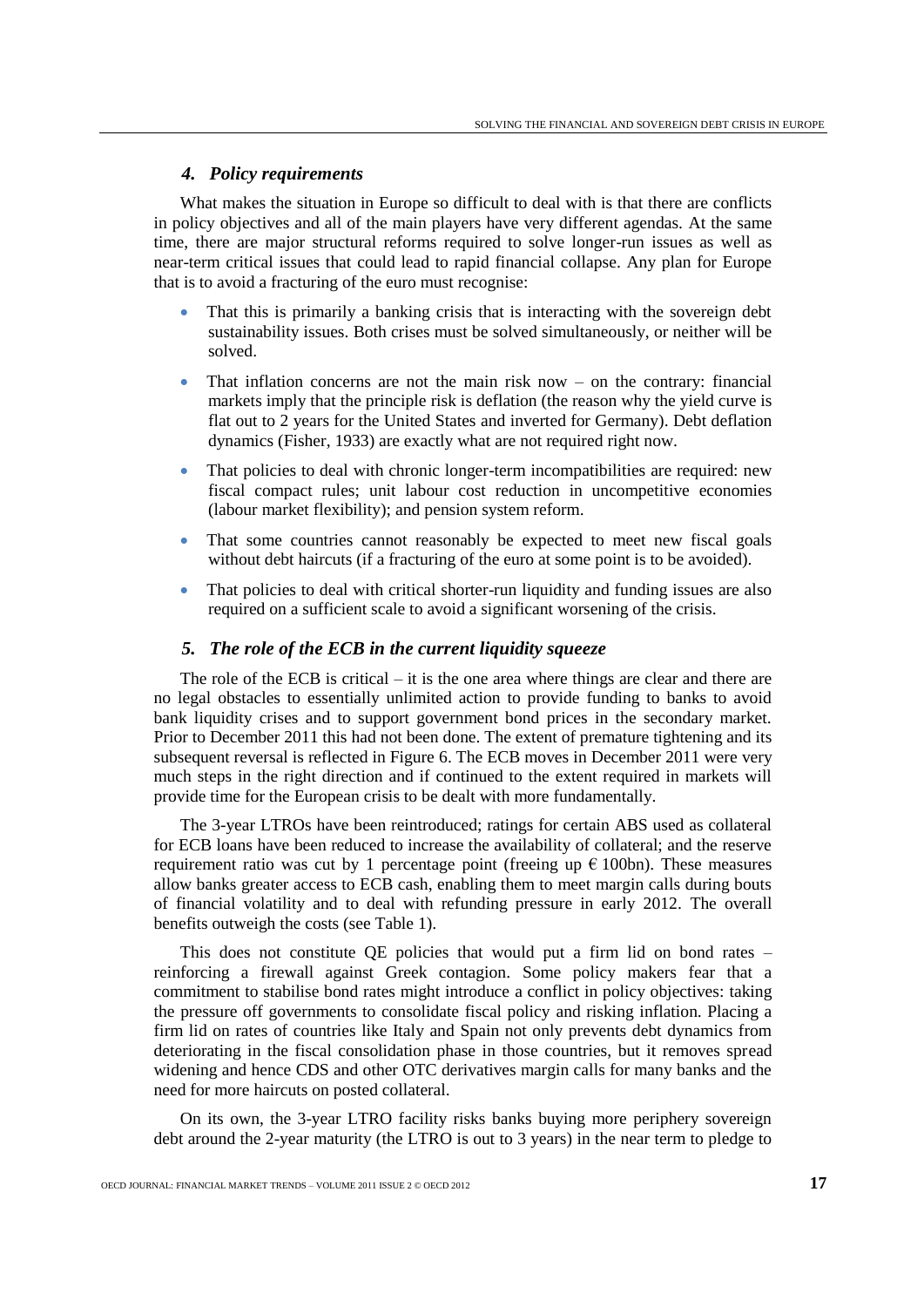the ECB for valuable cash, thereby raising their exposure to the problematic assets. It also risks distorting the yield curve at times (flat to 2 years and steepening to 10 years) for countries like Italy and Spain, which may not be the most efficient development for market sentiment and growth.



**Figure 6. ECB balance sheet**

*Sources:* ECB, OECD.

## **IV. Favoured policies**

The research provided in this paper supports the following selection of policies from those shown in Table 1:

- The ECB continues to provide term funding and puts a lid on sovereign bond rates in key countries, or some other more general form of quantitative easing (QE) policy, well into the future. This is essential to maintain confidence, to avoid distortions in the yield curve and to promote the prospects for growth.
- The 'Greece problem' needs to be resolved once and for all with a 50% (or larger) haircut on its sovereign debt and necessary ancillary policies, so that its chances of remaining in the euro improve and contagion and confidence effects from this source are excised.
- The OECD favours a growth strategy with a balanced approach to fiscal consolidation and the gradual achievement of longer-run "fiscal compact" rules, combined with clear structural reforms: bank restructuring and recapitalisation (including investments from the EFSF/ESM); labour and product market competition; and pension system reform. Without a growth strategy, the banking crisis is likely to deepen and the sovereign debt problems will worsen.
- The recapitalisation of banks needs to be based on a proper cleaning up of bank balance sheets. This can only be achieved with transparent accounting, and the full resolution of banks that are insolvent even after allowing a reasonable time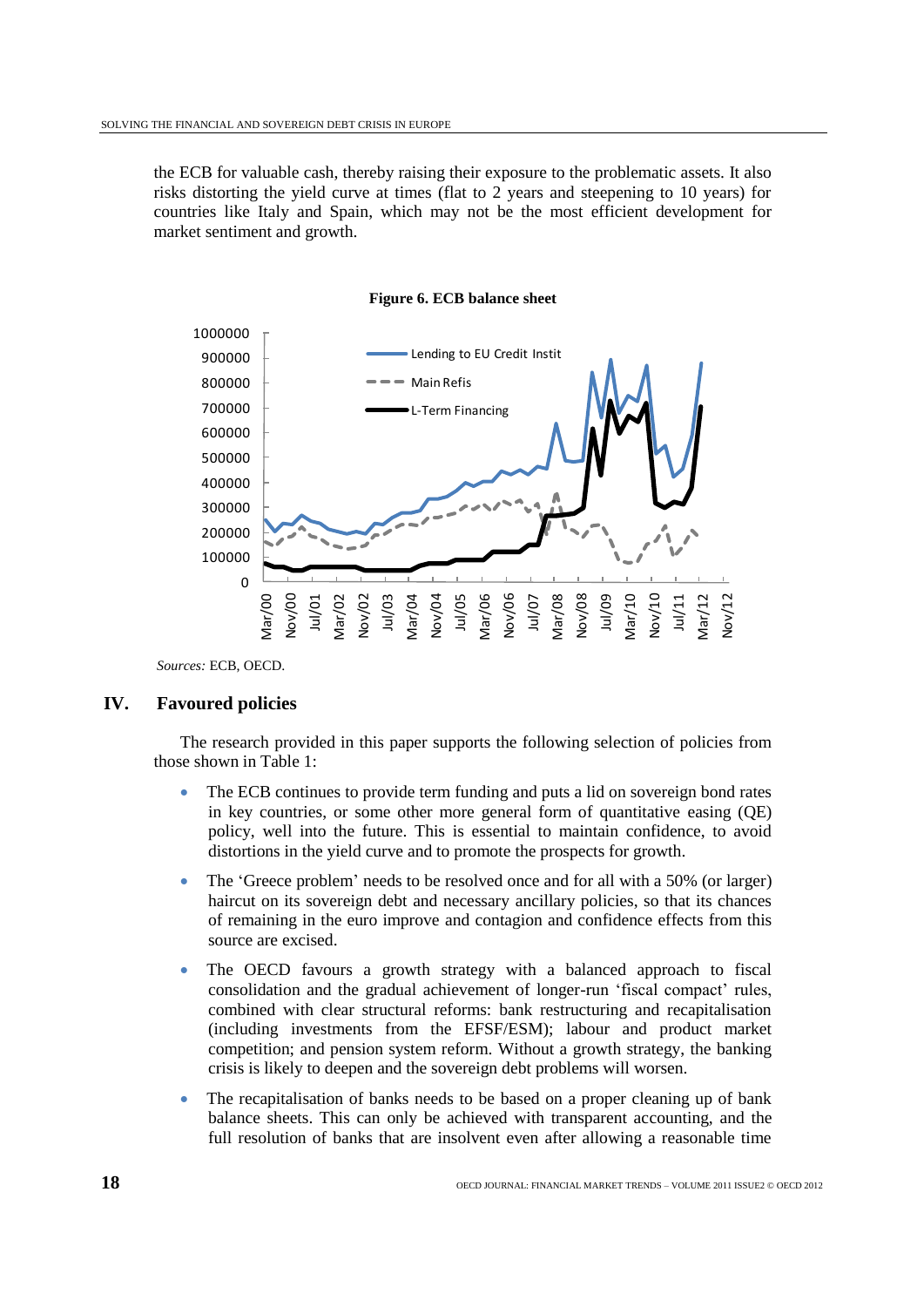for profits to rise (the positive yield spread) with dividends and bonuses withheld. As bank share prices and credit default swap spreads attest, European banks are very far from this perspective at this point in time.

- European banks are not only poorly capitalised, but also mix investment banking with traditional retail and commercial banking. Risk exposures in large SIFIs cannot be properly quantified let alone be controlled. A most basic problem facing the financial sector is the mixing of high-risk securities businesses (of dubious social usefulness) that are traded in global markets with traditional domestic banking based on loans to households and SMEs, on which economic growth depends. These activities have to be separated. Retail banks where depositor insurance applies should not cross-subsidise high-risk-taking businesses; and these traditional banking activities should also be relatively immune to sudden price shifts in global capital markets. Traditional banks need to be well capitalised with a leverage ratio on un-weighted assets of at least 5% (not on risk-weighted assets where regulatory arbitrage plays such a large role). The UK (based on the Vickers Report) $14$  is implementing the most significant reform since the crisis (including ring-fencing retail banking from investment banking), the USA has the Volcker rule (that imposes restrictions on banks" proprietary trading) half-way house, but Europe has done nothing on bank separation. Unfortunately, the gate is being left open for regulatory arbitrage and business migration.
- Structural growth policies and banking reform will take time. The ECB"s role is important in providing such time, but it is not enough. The ECB cannot lend directly to governments in primary markets and it cannot recapitalise banks: the role of the EFSF/ESM may be critical in providing a "firewall" via these functions – and it also provides an exit strategy mechanism for ECB holdings of sovereign debt on its balance sheet. The size of the resources the EFSF/ESM may need for all of its potential roles should not be under-estimated: to provide reasonable-yield loans to governments facing liquidity crises; to offset bank losses from restructuring haircuts; to deal with other hidden losses on banks' cleaned-up balance sheets; to help to build a 5% leverage ratio in cases where banks cannot attract new equity investors; and to take over bonds held on the ECB balance sheet. This is not independent of what the ECB does, but it could be around  $\epsilon$  1tn or more (see Box 1.)
- The current  $\epsilon$  440bn of the EFSF is not enough. The ESM should replace the EFSF this year (2012). It will have paid-in capital of  $\epsilon$  80bn (which will only be phased in) and a lending limit (combined EFSF/ESM) of  $\epsilon$  500bn. This, too, may not be enough. Furthermore, the EFSF has not found it easy to raise funds at low yields even with guarantees (which are only as good as the credit ratings of the countries involved). These guarantees will not apply under the ESM. If the size is not enough, then the paid-in capital and leverage ability may need to be raised and brought forward – the  $\epsilon$  500bn limit could apply to the ESM and not be consolidated with the  $\epsilon$  440bn resources of the EFSF, for example.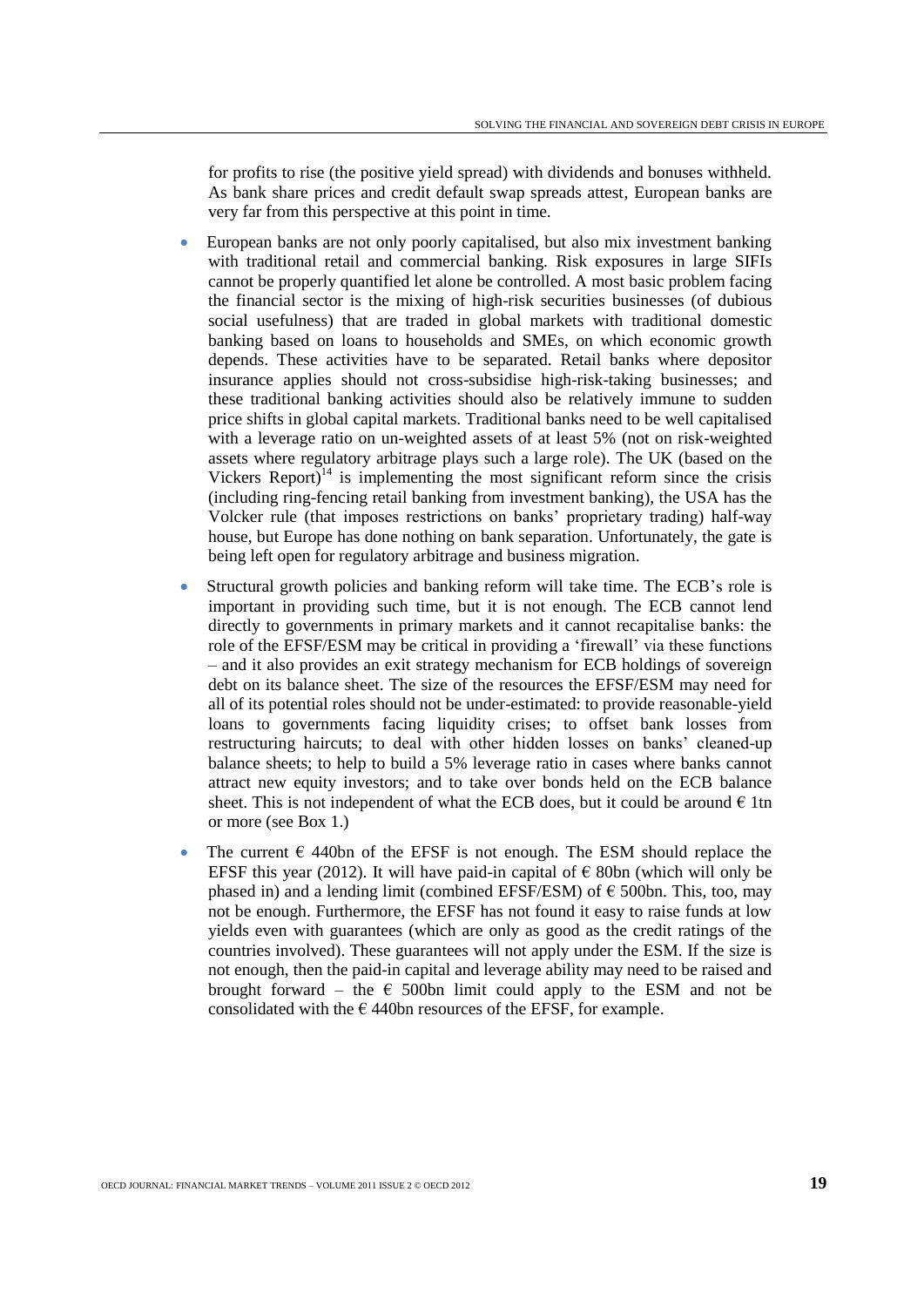#### **Box 1. How big does the EFSF need to be cover bank recapitalisation as well?**

Greece, Portugal, Italy, Ireland and Spain will need to borrow just over  $\epsilon$  700bn in 2012 and just over  $\epsilon$  400bn in 2013 (new loans and refunding). How much the EFSF/ESM would have to fund is unknown and will not be independent of ECB policies in secondary markets.

The ECB has acquired over  $\epsilon$  200bn in sovereign debt in its securities market program and the EFSF may need to play a role in the exit strategy later on.

Bank sovereign bondholders need to absorb a 50% haircut on € 48.4bn Greek bonds ( see Table 2), *i.e.* € 24bn. Applying probabilities of default implicit in sovereign spreads to banking book holdings for Portugal, Spain, Italy and Ireland suggest much higher mark-to market losses that should be backed by capital (possibly as high as € 130bn).

The EFSF needs to play a role in re-capitalising banks. Bank share prices have collapsed and investors are not interested in new capital raisings in problem countries. Table 5 shows the core-Tier 1 capital of European banks and the leverage ratio (the banks are ordered from highest to lowest leverage). The two columns on the right show the capital the banks would require to meet the very light Basel III 3% parallel run leverage ratio (on the left side of the range) and that required to meet the "well-capitalised" standard of 5% that applies to US banks (on the right side of the range). These banks would have to raise  $\epsilon$  400bn to achieve a 5% leverage ratio (bottom row 4<sup>th</sup> column). Being able to absorb a 5% loss on their total balance sheet 5% should really be thought of as a minimum.

|                           |              | Core Tier 1 Capital<br>(EUR million) | Leverage<br>Ratio | Capital Required<br>(EUR million) |                          | Capital Required<br>(% of Core Tier 1) |     |                          |      |
|---------------------------|--------------|--------------------------------------|-------------------|-----------------------------------|--------------------------|----------------------------------------|-----|--------------------------|------|
| Deutsche Bank             | <b>DE</b>    | 30.361                               | 63                | 26.838                            | н.                       | 64.970                                 | 88% | -                        | 214% |
| Societe Generale          | <b>FR</b>    | 27.824                               | 41                | 6.156                             | $\qquad \qquad -$        | 28.809                                 | 22% | -                        | 104% |
| <b>ING Bank</b>           | NL           | 30,895                               | 40                | 6.538                             | ۰                        | 31,493                                 | 21% | -                        | 102% |
| <b>Allied Irish Banks</b> | IE           | 3,669                                | 40                | 690                               | $\overline{\phantom{0}}$ | 3,596                                  | 19% | -                        | 98%  |
| <b>Barclays</b>           | <b>GB</b>    | 46.232                               | 38                | 6.107                             | Ξ.                       | 41,001                                 | 13% | ÷,                       | 89%  |
| <b>Credit Agricole</b>    | <b>FR</b>    | 46.277                               | 37                | 5.675                             | $\qquad \qquad -$        | 40.310                                 | 12% | $\overline{\phantom{0}}$ | 87%  |
| <b>BNP Paribas</b>        | <b>FR</b>    | 55,352                               | 36                | 4,624                             | -                        | 44,608                                 | 8%  | -                        | 81%  |
| Dexia                     | <b>BE</b>    | 17,002                               | 33                | $\mathbf 0$                       | $\overline{\phantom{0}}$ | 11,349                                 | 0%  | -                        | 67%  |
| Nordea Bank               | <b>SE</b>    | 19,103                               | 30                | $\mathbf{0}$                      | ÷                        | 9.954                                  | 1%  | Ξ.                       | 52%  |
| Danske Bank               | <b>DK</b>    | 14,576                               | 29                | 0                                 | $\qquad \qquad -$        | 6.850                                  | 0%  | $\overline{\phantom{0}}$ | 47%  |
| <b>Banco Santander</b>    | <b>ES</b>    | 41,998                               | 29                | $\mathbf{0}$                      | ٠                        | 18,909                                 | 0%  | Ξ.                       | 45%  |
| Royal Bank of Scotland    | GB           | 58,982                               | 29                | $\mathbf 0$                       | $\qquad \qquad -$        | 26.139                                 | 0%  | -                        | 44%  |
| Millennium bcp            | PT           | 3,521                                | 28                | $\mathbf{0}$                      | ٠                        | 1.483                                  | 0%  | -                        | 42%  |
| Commerzbank               | DE           | 26,728                               | 28                | $\mathbf 0$                       | $\qquad \qquad -$        | 11,007                                 | 0%  | $\overline{\phantom{0}}$ | 41%  |
| Bayerische Landesbank     | <b>DE</b>    | 11,501                               | 28                | $\mathbf{0}$                      | ٠                        | 4.325                                  | 0%  | -                        | 38%  |
| <b>KBC Bank</b>           | <b>BE</b>    | 11.705                               | 27                | $\mathbf 0$                       | $\qquad \qquad -$        | 4.344                                  | 0%  | -                        | 37%  |
| UniCredit                 | $\mathsf{I}$ | 35,702                               | 26                | $\Omega$                          | ٠                        | 10.797                                 | 0%  | Ξ.                       | 30%  |
| la Caixa                  | ES           | 11.109                               | 26                | 0                                 | $\overline{\phantom{0}}$ | 3.185                                  | 0%  | $\overline{\phantom{0}}$ | 29%  |
| <b>SEB</b>                | <b>SE</b>    | 9,604                                | 25                | $\Omega$                          | ٠                        | 2,553                                  | 0%  | Ξ.                       | 27%  |
| Intesa Sanpaolo           | IT           | 26,159                               | 25                | $\mathbf 0$                       | $\qquad \qquad -$        | 6,796                                  | 0%  | $\overline{\phantom{0}}$ | 26%  |
| Lloyds Bank               | <b>GB</b>    | 47.984                               | 24                | $\mathbf{0}$                      | ۰                        | 10.082                                 | 0%  | Ξ.                       | 21%  |
| <b>EFG Eurobank</b>       | GR           | 4,296                                | 24                | $\mathbf 0$                       | $\overline{\phantom{0}}$ | 901                                    | 0%  | $\overline{\phantom{0}}$ | 21%  |
| <b>Bank of Ireland</b>    | IE           | 7.037                                | 24                | $\Omega$                          | ٠                        | 1,341                                  | 0%  | -                        | 19%  |
| Rabobank                  | <b>NL</b>    | 27,725                               | 24                | $\mathbf 0$                       | $\overline{\phantom{0}}$ | 4,919                                  | 0%  | -                        | 18%  |
| <b>BBVA</b>               | <b>ES</b>    | 24.939                               | 22                | $\mathbf{0}$                      | ٠                        | 2.712                                  | 0%  | Ξ.                       | 11%  |
| <b>HSBC</b>               | GB           | 86,900                               | 21                | 0                                 | $\qquad \qquad -$        | 4,953                                  | 0%  | -                        | 6%   |
| <b>Erste Bank</b>         | <b>AT</b>    | 10.507                               | 20                | $\mathbf{0}$                      | ٠                        | $\mathbf{0}$                           | 0%  | Ξ.                       | 0%   |
| Caixa Geral de Depositos  | PT           | 6,510                                | 19                | $\mathbf 0$                       | $\qquad \qquad -$        | $\mathbf 0$                            | 0%  | $\qquad \qquad -$        | 0%   |
| Raiffeisen Bank           | <b>AT</b>    | 7.641                                | 17                | $\Omega$                          | ٠                        | $\mathbf{0}$                           | 0%  | -                        | 0%   |
| National Bank of Greece   | GR           | 8,153                                | 15                | $\Omega$                          | $\qquad \qquad -$        | $\mathbf 0$                            | 0%  | -                        | 0%   |
| <b>All Banks</b>          |              | 759,991                              | 30                | 56.637                            | ٠                        | 397,387                                | 7%  | -                        | 52%  |

#### **Table 5. Selected bank capital positions**

*Sources:* Bank reports, August 2011 Stress test, OECD.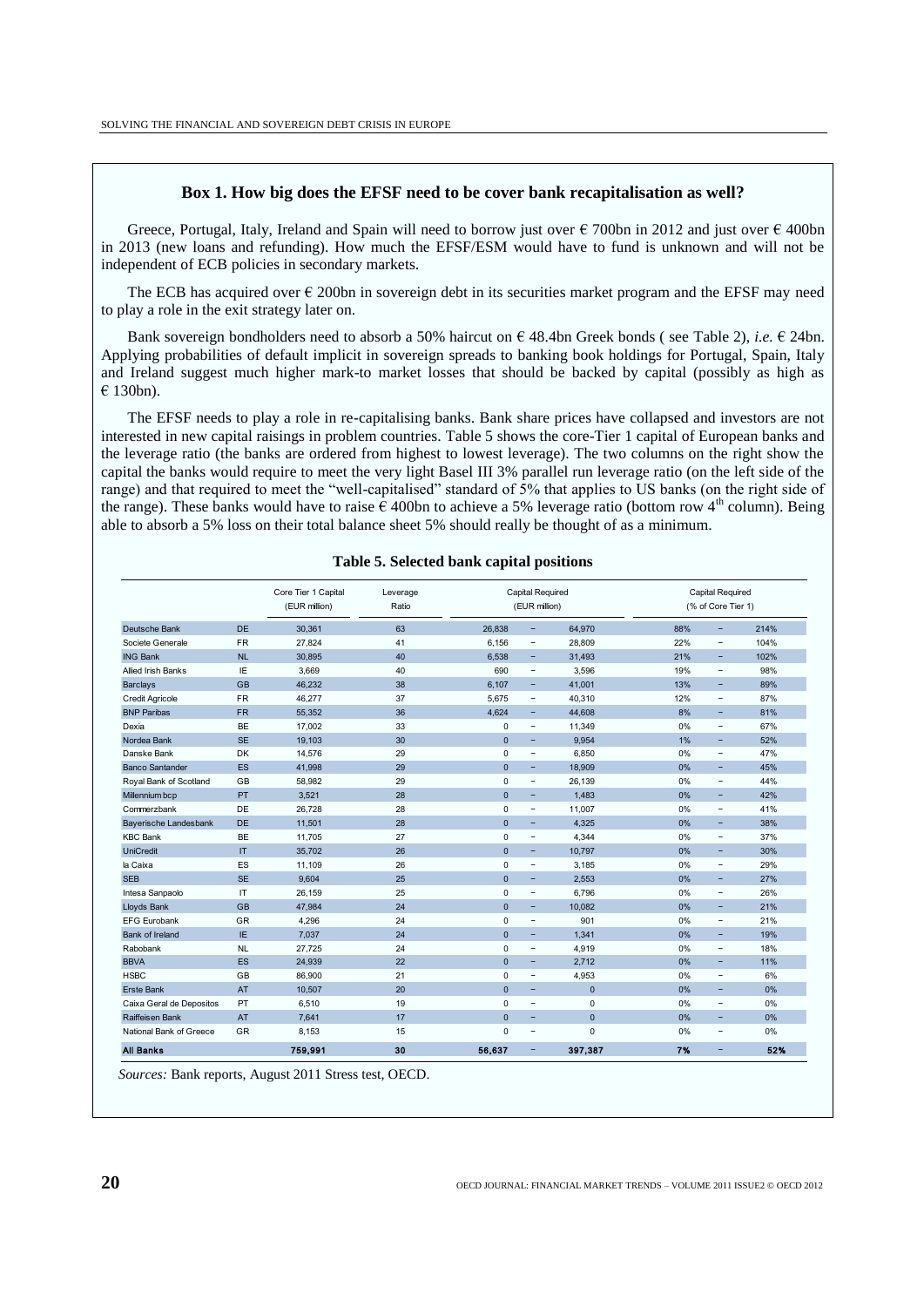If funding still proves to be difficult (in case the EFSF/ESM cannot attract enough investors under the envisaged structure), then further thought will need to be given to contingency plans. This means that more leverage may be required and/or other funding sources may need to be brought in. The only plausible mechanisms are: *(a)* a bank license to the EFSF and credit from the ECB (and increasing leverage); *(b)* the IMF is a "bank" and the ECB could lend to it the appropriate sums; *(c)* sovereign wealth funds could be cajoled with appropriate guarantees (possibly via the IMF) to provide the funds.

## **V. Conclusions**

Markets believe a fracturing of the euro has a material probability. Investors understand that any country with funding problems leaving the euro would do so to take advantage of converting credit risk into inflation risk – which is easier to manage. A fracturing allows monetisation and at least a potential route to improving competitiveness with less unrest. There are also costs to such a severe turn of events:

- High inflation in any country is costly.
- For Europe and the rest of the world the cost could also be large not least legal uncertainty about financial contracts in euro; other countries within the eurozone coming under increased pressure; and a weakening of the status of the euro as a global currency.

These issues are very complex and, as a consequence of the monetary union, quite unique to Europe. Policies consistent with a growth strategy and including a proper cleaning up of bank balance sheets, recapitalisation and separation are critical to solving this crisis while maintaining the euro intact. The interim role of the ECB and the EFSF/ESM provides time, but that time needs to be used for thorough structural reform.

#### **Notes**

- 1. See OECD (2009).
- 2. See Blundell-Wignall and Atkinson (2008, 2010 and 2011); OECD (2009); Blundell-Wignall *et al.* (2010).
- 3. In the recent package of measures designed to shore up the crisis in Europe a 9% Tier 1 capital rule was included. Notwithstanding the request by regulators to meet the requirement by raising equity, a number of banks came right out and told shareholders not to worry as they could meet some of the new rules by adjusting their risk models to optimise risk weights (see Vaughan, 2011).
- 4. See Blundell-Wignall and Atkinson (2008, 2010, and 2011).
- 5. The traditional theory of banking posits that banks take deposits, keep a small amount of capital and allocate between short-term and (higher-yielding) long-term assets,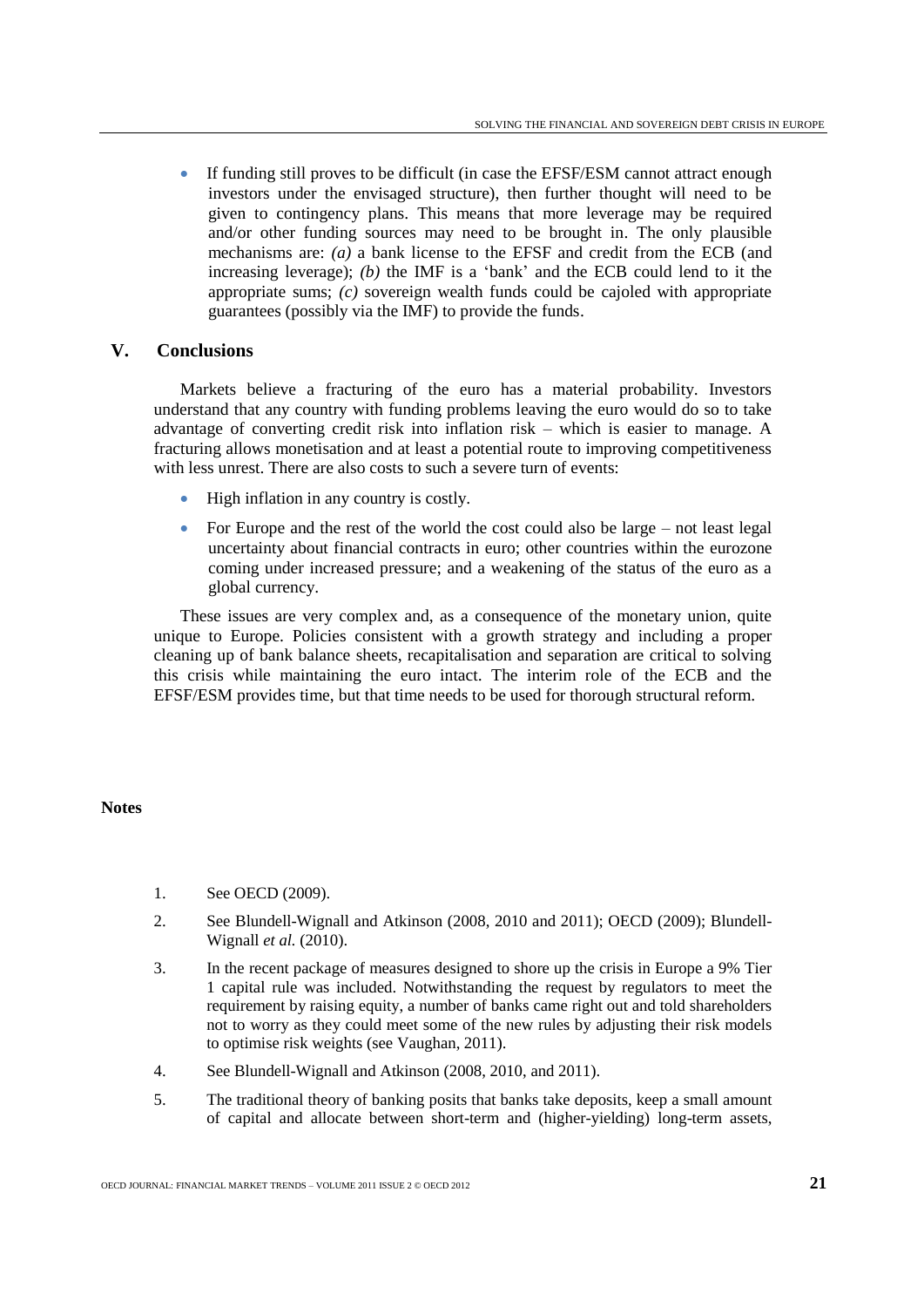achieving a maturity transformation by exploiting the law of large numbers – so that depositors do not experience liquidity problems (see Diamond and Dybvig, 1983).

- 6. Gramm-Leach-Bliley removed Glass-Steagall in 1999, in response to pressure from the banks. In 2004 the SEC allowed US IBs to be regulated on a "consolidated entities basis" in line with weaker European standards making it easier for IBs to leverage their positions in the USA. Basel II was also announced, and essentially handed over risk modelling to large banks that would permit them to influence risk-weighted assets and hence the amount of capital they would be forced to hold. European policy makers (that had always allowed the mixing of retail banking and all other financial activities) remained static in the face of innovation and rapid structural change in markets that would increase the risk profile of the financial system. More than elsewhere, Europe strongly supported the lax Basel standards, which permitted regulatory arbitrage and provided no effective constraint on leverage.
- 7. See for example Blundell-Wignall and Atkinson (2011) and the references therein.
- 8. The model also assumes a 6% discount factor and a 4% one-off premium paid in the first period.
- 9. Sovereign debt held in the banking book at par value and not marked to market is very large. This means that were a country to restructure its debt, the attendant losses banks would be exposed to and recognised as losses for accounting purposes would become significant – depending on the size of the haircut.
- 10. The theory of exchange rate regimes posits that countries where nominal (monetary policy) shocks are the most likely source of disturbance can fix their exchange rates to a larger economy with stable monetary policy credentials to optimise objectives in terms of deviations from inflation and growth targets. Such countries may form a monetary union. If countries do not have similar industrial structures and are subject to real shocks that will have asymmetric effects on their economies, then a monetary union will result in more extreme deviations of output and inflation from trend. See Blundell-Wignall and Gregory (1990).
- 11. A country"s public debt will grow continually higher as a percentage of GDP (*i.e.* will be unsustainable) whenever the primary budget surplus as a share of GDP does not offset the burden of debt service as the economy grows – the key parameters are the size of the debt, the interest rate, nominal growth (GDP plus inflation) and the primary deficit. Formally, and ignoring currency effects on external debt holdings, debt will grow according to:

$$
\Delta d_t = -pb_t + \frac{(i_t - g_t)}{(1 + g_t)}d_{t-1}
$$

where *d* is public debt (D) as a share of GDP; *pb* is the primary budget balance as a share of GDP (*i.e.* it excludes debt service); *i* is the effective interest rate on the public debt, *g* is the rate of nominal economic growth, and *t* refers to time.

12. The mechanics work as follows: suppose a deposit shift out of Greece to another EU country bank is such that the other bank won"t accept a claim on the Greek bank as payment. In this case it is settled via the central banks in the Eurosystem – the Bank of Greece lends to its bank funded with a matching liability essentially to the central bank of the other country, which acquires a claim on the Bank of Greece. These net claims are aggregated in the Target 2 settlement mechanism at the ECB. From 2007 to September 2011, the Bank of Greece has increased its balance sheet by some 272%, to  $\epsilon$  158.7bn via loans to its banks. Virtually all of the increase has been funded by